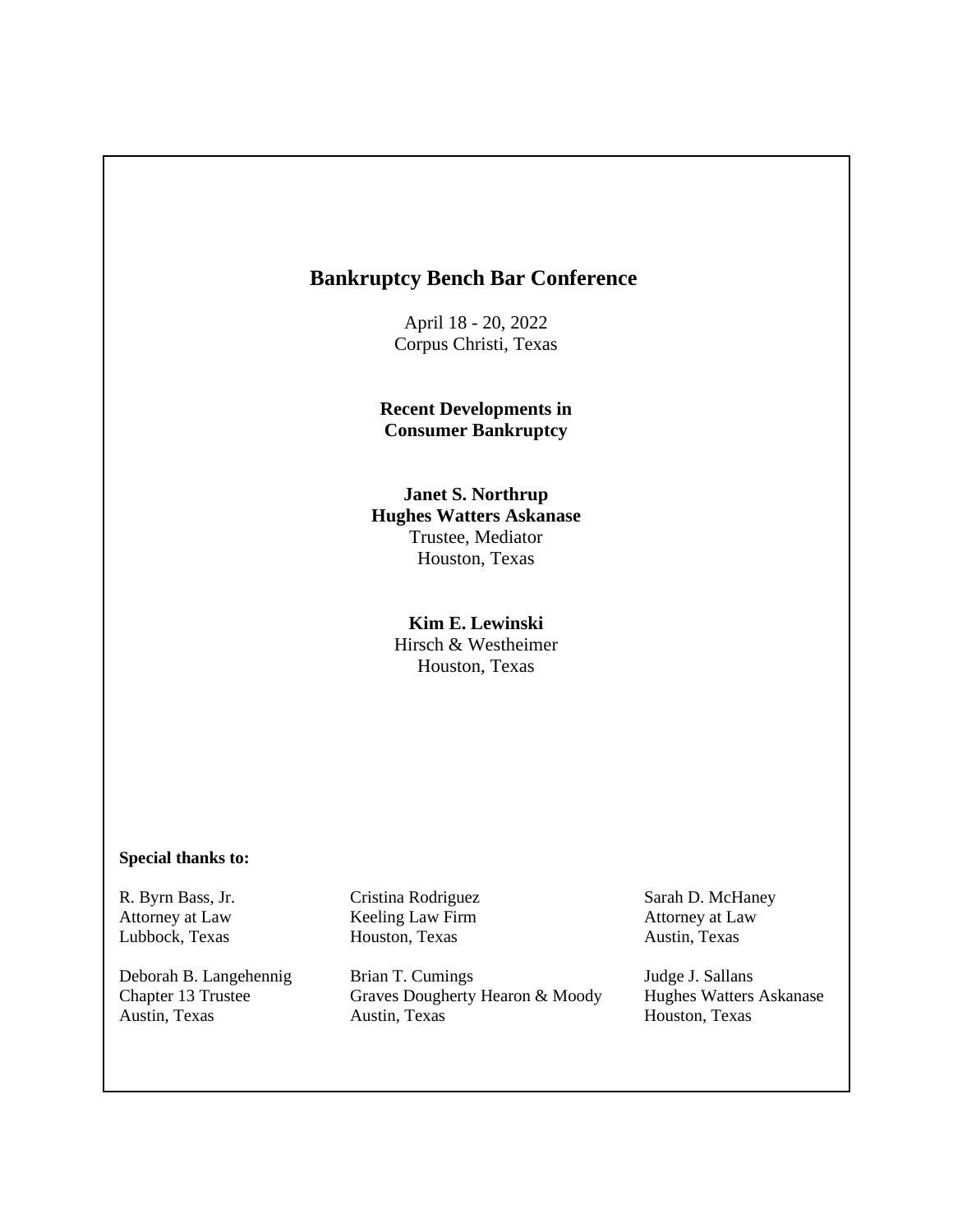# **Table of Contents**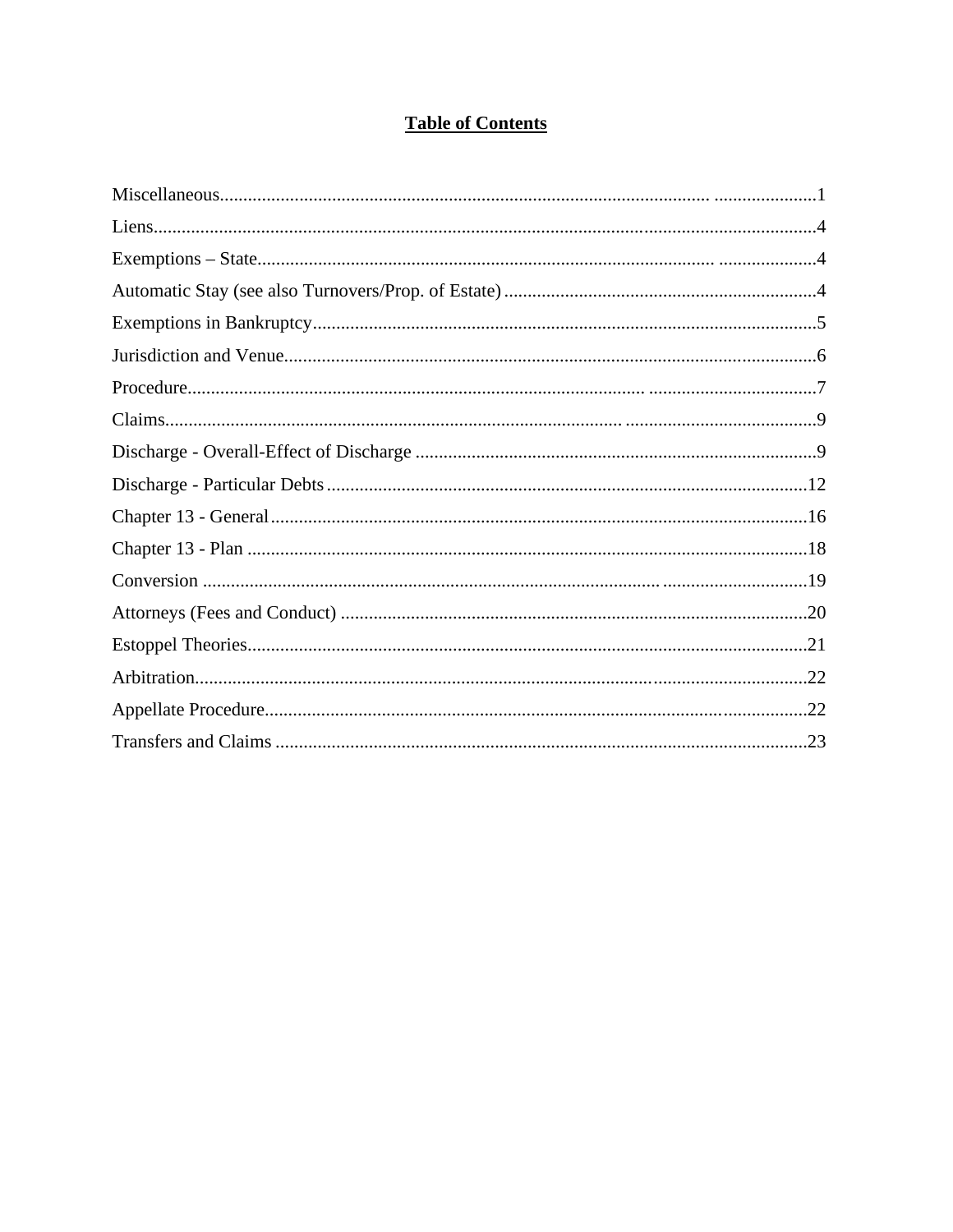# **MISCELLANEOUS........................**

*Dean v. Seidel (In re Dean),* **3:20-CV-01834-X, 2021 WL 1541550 (U.S.D.C., N.D. Tex. April 20, 2021).** Issue on appeal was whether a chapter 7 trustee may grant a 30% interest in the bankruptcy estate's litigation recoveries to a creditor in the bankruptcy case in exchange for that creditor advancing funds for the litigation even if the creditor will be reimbursed for making those advances.Creditor and the trustee entered into a Litigation Funding Agreement where creditor would advance \$200,000 for litigation fees to prosecute claims against third parties. All recoveries from this litigation would be used to 1) pay trustee's statutory commission and allowed expenses; 2) reimburse the creditor; 3) pay creditor a 30% investment return and 4) pay pro rata debtor's creditors. Debtor objected claiming the Agreement allowed the creditor to receive a disproportionate and larger share of distributions to be made to creditors in violation of section 507's priority scheme and the distribution equality requirements of section 726. Debtor also argued that the Agreement violated section 550 because by granting creditor a 30% interest in gross litigation proceeds, "a significant portion of any avoidance recoveries will not be for the benefit of the estate and will not be used to satisfy or pay claims of any creditors." Trustee had reached out to multiple firms to pursue the litigation on a contingency basis, and none were interested. The bankruptcy court approved the Agreement noting that trustee endeavored to obtain favorable terms but had limited options given the lack of unencumbered cash on hand and law firms' lack of interest. The district court noted that litigation funding agreements are still relatively novel funding arrangements and that there can be legitimate ethical concerns. Although the lack of any supporting case law in approval of the Agreement, the novelty of the Agreement and the Agreement's possible incompatibility with provisions of the Bankruptcy Code caused the district court concern, after careful examination of the Bankruptcy Code, the district court approved the Agreement as it was not "left with the definite and firm conviction that a mistake had been committed."

*Dean v. Seidel (In re Dean)***, No. 21-10468, 2021 U.S. App. LEXIS 36022 (5th Cir. 2021).** A Ch. 7 debtor lacks standing to appeal approval of a litigation funding agreement between a trustee and a creditor. The debtors could not demonstrate bankruptcy standing when the court order to which they were objecting did not directly affect their wallets. The order on appeal, approval of a litigation funding agreement, did not affect whether the debtor's debts would be discharged, neither did it affect the creditor's related pending case in which it objected to the debtor's bankruptcy discharge and to discharge of its claims against the debtor.

*Foster v. Holder et al (In re Foster)1,* **19-4131-ELM, 2020 WL 6390671 (Bankr. N.D. Tex. October 30, 2020).** After resolving years of litigation involving debtor (an attorney) and her family, the chapter 7 trustee obtained court approval of a final report and distribution and the bankruptcy case was closed. Nearly a year later, debtor sought to reopen the bankruptcy case, apparently to again assert claims and arguments that the bankruptcy court had denied prior to closing of the case; the bankruptcy court denied the motion to reopen. Several months after that, debtor initiated a lawsuit in state court suing the chapter 7 trustee and her counsel as well as a third-party that had purchased assets of the bankruptcy estate and debtor's husband; among the

<sup>&</sup>lt;sup>1</sup> Subsequent filinf [Affirmed by]: Foster v. Aurzada, No. 4:20-cv-1357-P, 2022 U.S. Dist. LEXIS 8345 (N.D. Tex. 2022)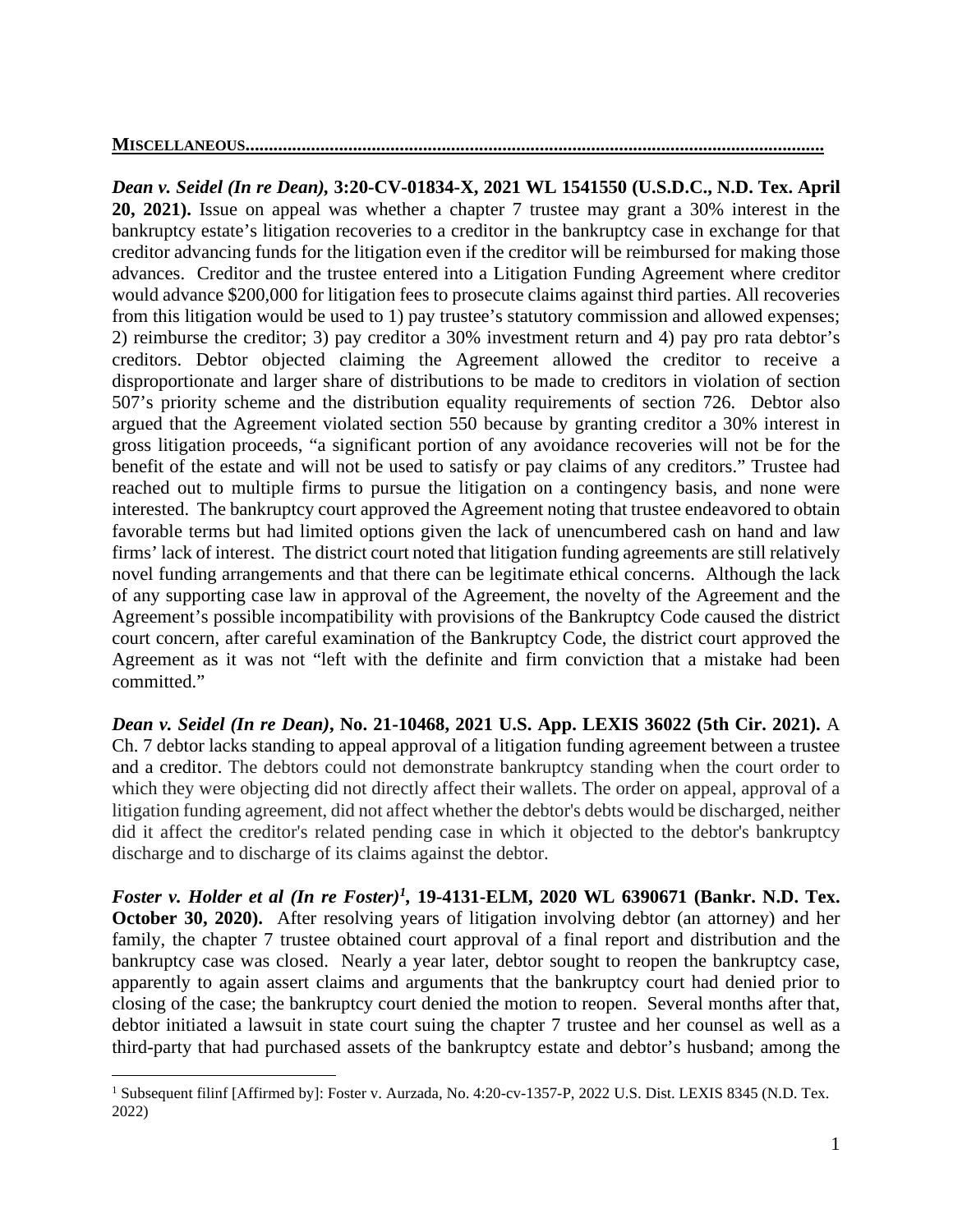claims asserted by the debtor were quiet title as to property sold by the chapter 7 trustee to the third-party. The trustee moved to reopen the bankruptcy case and remove the state court lawsuit to the bankruptcy court. The trustee and her counsel moved to dismiss under the Barton Doctrine because debtor not only had not gotten court approval to pursue the claims against them but actually had been denied in prior efforts to obtain approval to bring claims against them. The court found that the debtor's complaint addressed only actions taken by the trustee and her professionals pursuant to orders from the court itself and therefore utterly failed to present any *ultra vires* acts, and dismissal was therefore appropriate under both the Barton Doctrine and immunity doctrine.

*America v. Mays (In re Mays),* **852 Fed. Appx. 801 (5th Cir. 2021).** Debtor, acting as trustee for his minor daughter, misappropriated over \$1.8 million in royalty revenues. When debtor filed personal bankruptcy and failed to disclose the bank accounts where the royalties were deposited and that he had been using the funds for his personal benefit, he was charged with violating 18 U.S.C. 152(3) (making false bankruptcy declaration). Debtor plead guilty and agreed to pay restitution. At sentencing, the court varied upwards from the Sentencing Guidelines and gave the debtor the maximum sentence. Debtor appealed, arguing that his guilty plea was unsupported by the proffered factual basis to the effect that he had been under no obligation to disclose his misappropriation of funds. The appellate court affirmed, finding that withdrawals from accounts for which a debtor is a trustee for a minor can fall within the definition of "income" required by question two on Official Form 7 and that debtor had failed to adequately or accurately disclose the claims his daughter had against him arising out of his misappropriation of funds.

*Griffith v. Lone Star FLCA et al (In re Griffith),* **20-4038-mxm, 2021 WL 2389671 (Bankr. N.D. Tex. June 10, 2021).** Debtor filed chapter 13 case in order to prevent foreclosure; case was dismissed for failure to file required documents. Debtor obtained reinstatement of the chapter 13 case, but not before lender foreclosed on property. Debtor then sued lender and the person who purchased the property at foreclosure. At trial on breach of contract and wrongful foreclosure claims, the court found that the debtor had waived certain of the notice provisions in the deed of trust by establishing a history of verbally changing his notice address (instead of in writing, as required under the deed of trust) and because debtor had received actual notice of the foreclosure at at least one of the addresses that he was using at the time.

*Barbknecht Firm, P.C. v. Keese (In re Keese),* **18-4057, 2021 WL 811572 (Bankr. E.D. Tex.**  February 28, 2021). Debtor involved in messy divorce failed to make payments to her divorce counsel. In order to convince divorce counsel to continue representation, debtor represented that she would pay him from proceeds from the sale of her house and the receipt of a portion of her exhusband's pension plan. When divorce was finalized, debtor convinced attorney to allow transfer of pension plan award to go directly to her instead of through attorney. Instead of paying attorney, debtor kept all of the pension funds for herself and filed for bankruptcy. Divorce attorney sought a determination of nondischargeability and included a claim under the Texas Theft Liability Act; debtor countersued for breach of fiduciary duty. The Court found that the divorce attorney failed to prove that at the time the debtor represented that she would pay out of proceeds from the divorce she had other intentions, denied relief on the debtor's counterclaims, but awarded the debtor her reasonable and necessary attorney's fees and costs because the Texas Theft Liability Act authorizes the prevailing party to recover attorney's fees and costs.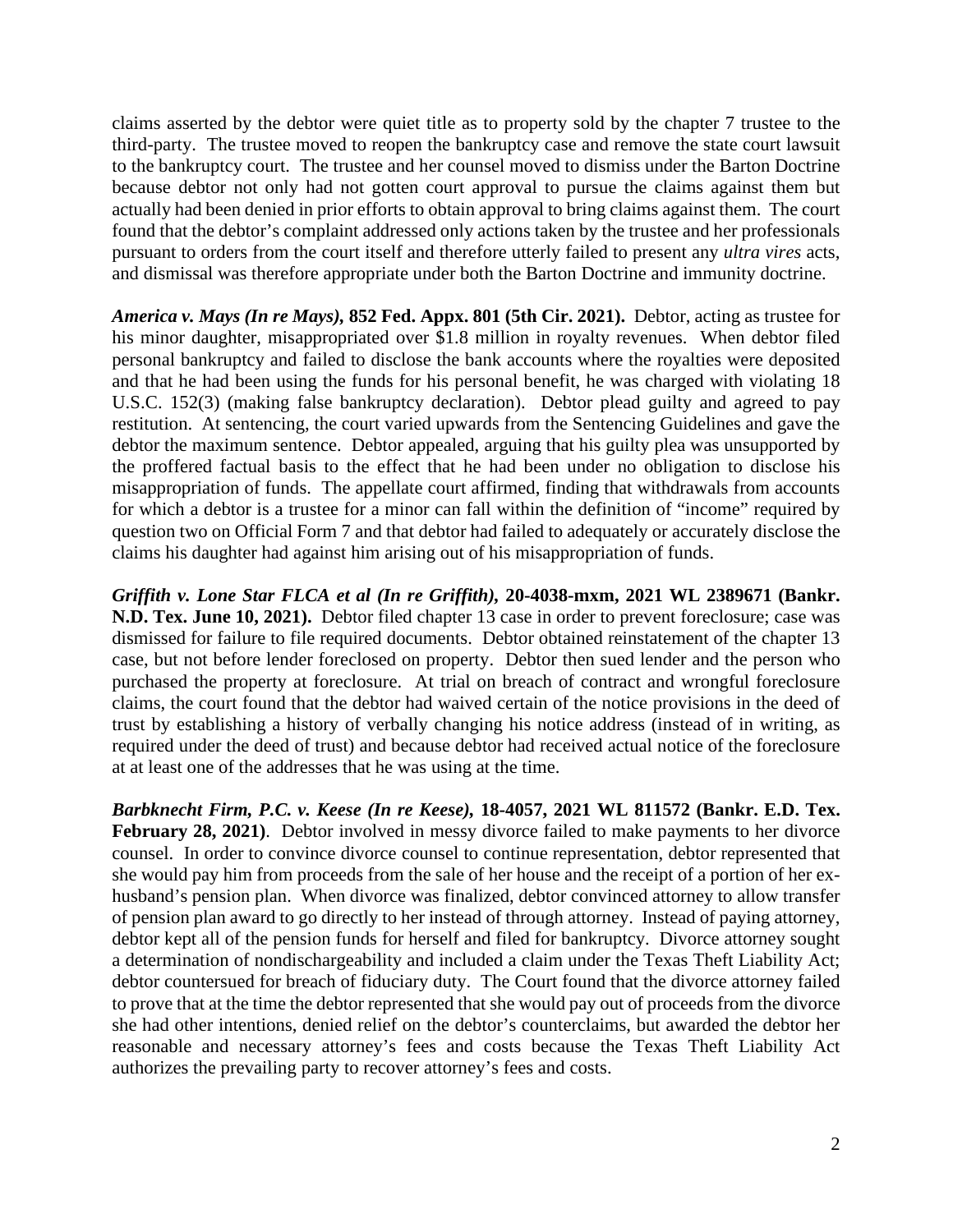*Rose et al v. Aaron et al (In re Rose),2* **4:19-cv-98, 2021 WL 3795421 (E.D. Tex. August 25, 2021).** Horse breeder seeking to liquidate her operations entered into several expansive contracts to transfer her stock to buyer who was to pay several million dollars over five years for the horse breeder to continue to keep and care for the stock on the horse breeder's farm. Horse breeder subsequently reneged on the contractual arrangement in various ways, including by forcing the buyer to pay tens of thousands of dollars in spurious charges allegedly related to caring for the horses, by refusing to comply with her obligation to provide further continued care for the horses, which caused the buyer to incur substantial costs to, among other things, upgrade their own farm in order to be suitable for keeping and maintaining the stock. After the initiation of several state court lawsuits, the horse breeder and her company filed for bankruptcy. The bankruptcy court found the horse breeder liable for breach of contract and violation of the Texas Theft Liability Act for having essentially extorted monies from the buyer by virtue of refusing to turn over the horses until the spurious charges for care were paid. The district court affirmed the holding that the horse breeder had breached the contract, but reversed the damages awarded because the costs of improving their own farm had been less than several million dollars that the buyer would have been obligated under the contract to pay the breeder for five year's care of the horses. With respect to several other parties and claims included in the appeal, the court engaged in an extended discussion of the elements and proof necessary to establish valuation of horses, liability and damages for fraudulent inducement at a no-reserve auction, and conspiracy.

*In re Sparks,* **20-50079, 2021 WL 2638602 (Bankr. N.D. Tex. June 25, 2021).** In a Subchapter V case, the debtor proposed to use proceeds from the sale of his homestead in part to purchase from the bankruptcy estate a piece of non-exempt real property and some personal property. The proposed purchase of the real property contained a discount on the fair market value attributed to the fact that no realtor would be necessary. The bankruptcy court held that the debtor could purchase the real property at the fair market value but could not give himself a discount for not needing a realtor. Because the record did not provide adequate detail to value the personal property, the court denied the debtor's proposed purchase of those items.

*In re Ramirez,* **13-52576, 2021 WL 4256790 (Bankr. W.D. Tex. September 17, 2021).** Chapter 7 trustee obtained authority from the bankruptcy court to retain counsel with an engagement agreement that permitted retained counsel to associate with other counsel in pursuit of certain litigation claims. The defendant in the litigation that ensued, who had received notice of the trustee's retention of counsel, subsequently asked the bankruptcy court to enter an order mandating that co-counsel with whom the trustee's counsel had associated could not be compensated. The bankruptcy court declined to grant the relief requested by the defendant and instead granted the trustee permission *nunc pro tunc* to retain the associated counsel on the grounds that the original retention of counsel had specified that trustee's counsel could associate with other counsel and therefore the *nunc pro tunc* relief was in essence merely reiterating what had already been approved.

*In re Mohiuddin,* **627 B.R. 875 (Bankr. S.D. Tex. 2021).** Chapter 7 trustee retained special counsel under 327(e) to pursue litigation claims; special litigation counsel had been representing a creditor, which was properly disclosed during the application to employ process. At the end of the case, special counsel filed a final fee application and the trustee simultaneously filed a

<sup>&</sup>lt;sup>2</sup> Appeal pending.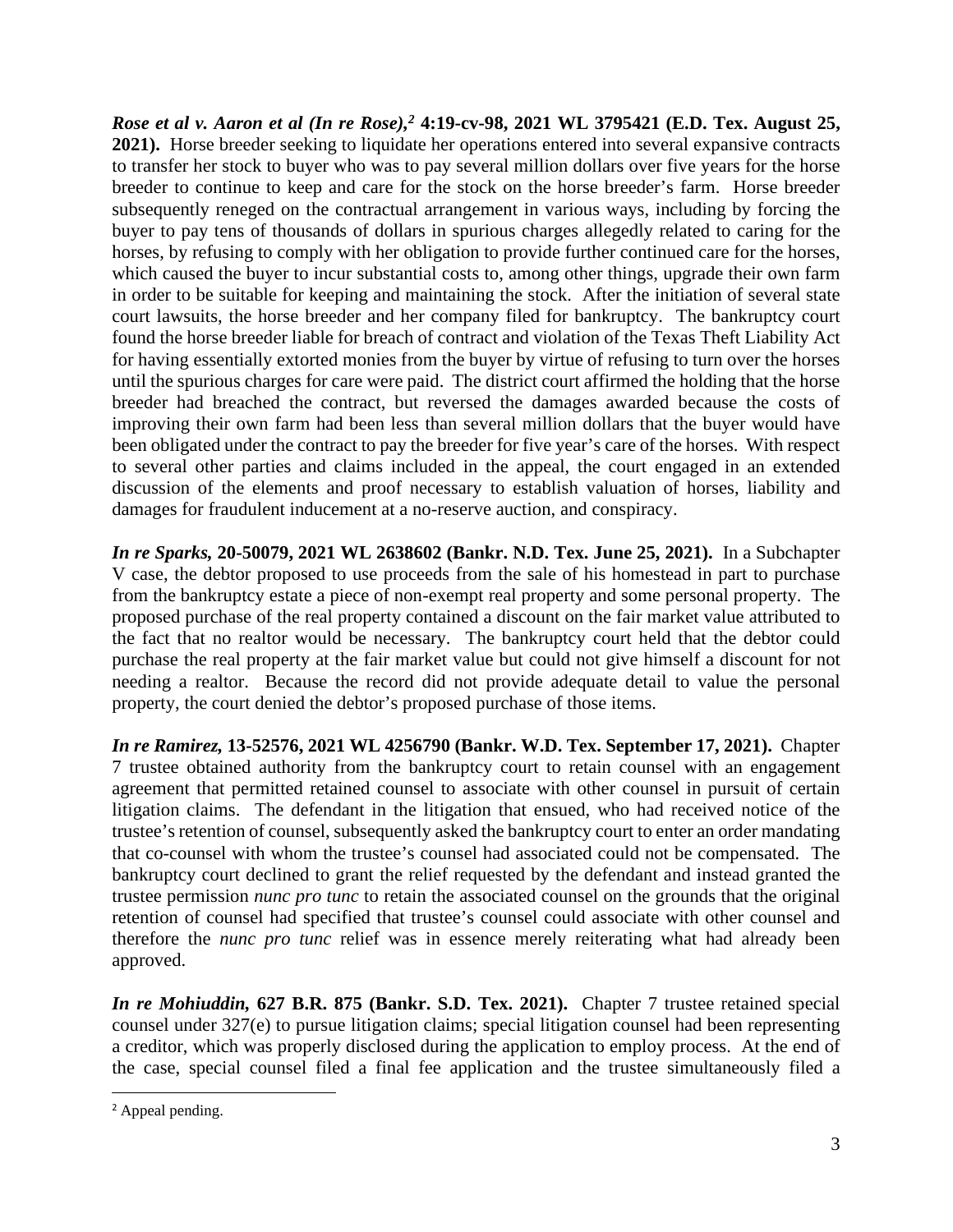supplemental application to employ seeking to retroactively expand the scope of special counsel's representation. Finding that special counsel had provided tax-related and liquidation services that were outside the specified scope of the services authorized under the original retention order, the court went on to determine that the trustee met Local Rule 2014's requirement of excusable neglect in failing to timely seek expanded employment authorization with respect to the tax-related services in that the trustee had believed that those services were covered by the original order but that retroactive expansion of the authorization could not be granted for the liquidation services because the trustee already had retained general counsel to help liquidate the estate's assets and therefore any acceptance by the trustee of assistance from special counsel in liquidating estate assets violated Sections 327 and 330.

#### **LIENS.............................................................................................................................................**

*In re Reed,* **17-52875, 2021 WL 4395821 (Bankr. W.D. Tex. Sept. 24, 2021).** Holder of a statutory tax lien sought reimbursement of reasonable post-petition fees, costs and charges. The chapter 13 trustee objected, arguing that the holder of the statutory tax lien failed to comply with Rule 3002.1. Although the holder of the statutory tax lien had obtained a deed of trust from the debtor relating to the statutory tax lien, as is provided for under the Texas Tax Code, the bankruptcy court held that the underlying rights were not a security interest as defined in Rule 3002.1 because they were a statutory tax lien and that the holder therefore did not have to comply with Rule 3002.1 in order to be entitled to reimbursement of post-petition claims.

## **EXEMPTIONS – STATE.................................................................................................. ..................**

*Matter of Morgan,* 848 Fed. Appx. 629 (5<sup>th</sup> Cir. 2021). Debtor resided at one property at the time of his marriage. Shortly after marrying, debtor and his wife purchased a home together, but debtor did not move there. Debtor remained at the first property (which he also purchased, but solely in his name) and shortly thereafter separated from his wife. Upon filing for bankruptcy, the debtor claimed the home purchased with his wife as his homestead. A creditor objected and the bankruptcy court sustained the objection over the debtor's argument that he intended to reconcile with his wife and move to the home he had purchased with her. The circuit court affirmed, noting that the fact that the debtor resided at the home on weekends and moved some of his belongings there was insufficient to imbue the home with homestead character in light of his continued residence at the property that he had purchased solely in his own name.

### **AUTOMATIC STAY (SEE ALSO TURNOVERS/PROP. OF ESTATE) ....................................................**

*Gates v. RAC Acceptance, LLC (In re Gates),* **621 B.R. 129 (Bankr. W.D. Tex. 2020).** Fourteen days prior to filing chapter 7 petition, debtor entered into rental-purchase agreement for a mattress and sofa. Debtor's schedules did not properly list the debt, identify the rental-purchase agreement, or include a Statement of Intention with respect to the mattress and sofa. 11 U.S.C. 362(a)(1), (3), and (6). When lower level employees of creditor contacted debtor inquiring as to when she would be making-up missed payments, she informed them of her bankruptcy and that she intended to reaffirm the debt but asked that they not contact her any more. Lower level employees made several future contacts. Debtor sued for violation of the automatic stay and sought large damages relating to emotional distress and losing her job. The court found that debtor's own evidence was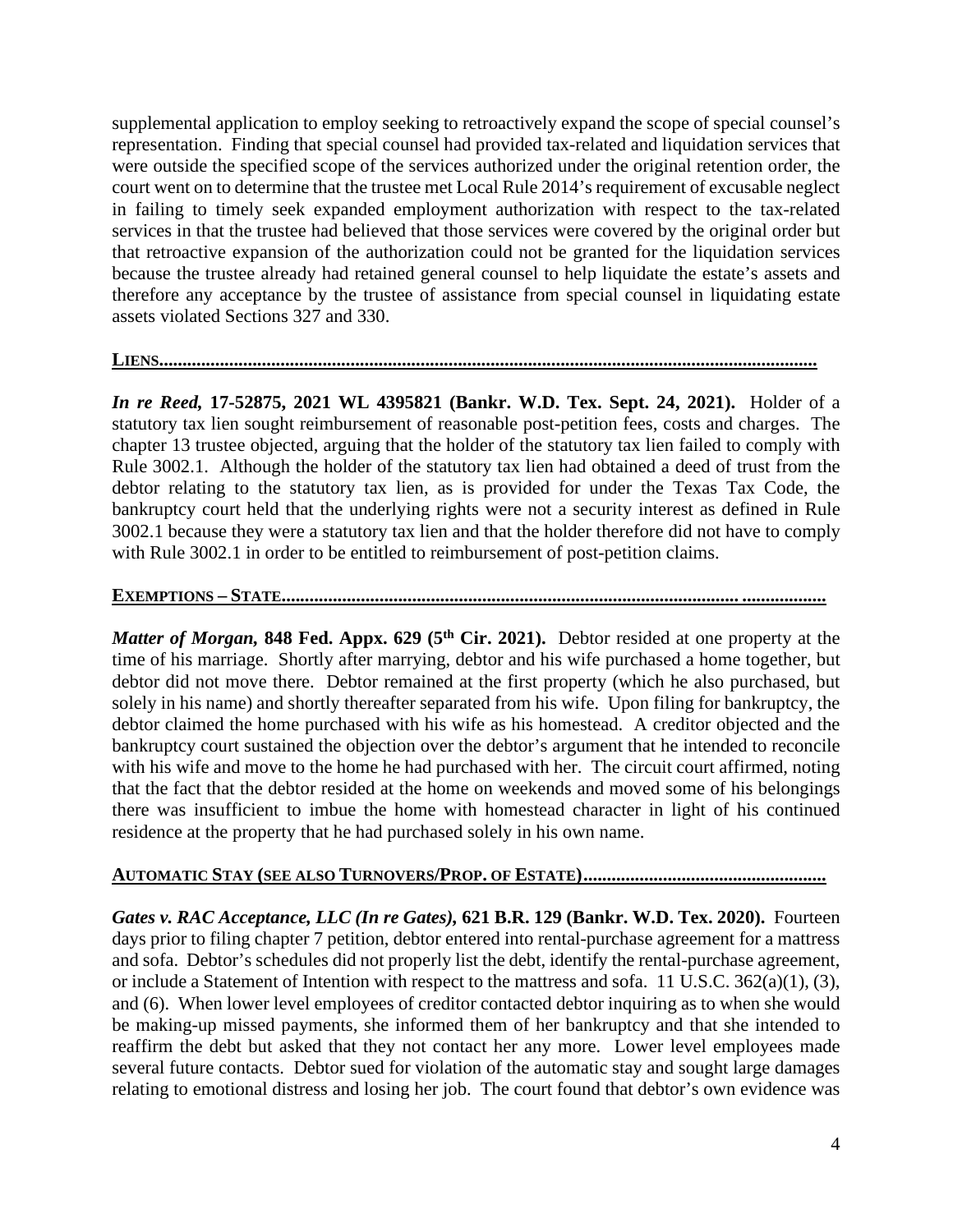that she had already been getting poor work performance reviews and that debtor failed to present credible evidence of harassment or coercion by the creditor. Because the evidence indicated that the creditor's failure to observe the automatic stay resulted from mistake and inadequate employee training, the court declined to award punitive damages. The court did find \$110 in actual damages supported by the evidence and awarded the same to debtor.

*Vaidya v. Choudhary (In re Vaidya),* **19-3592, 2021 WL 389086 (Bankr. S.D. Tex. February 3, 2021).** Debtor filed chapter 11 (later converted to chapter 13) while divorce proceedings were pending. Divorce decree was entered shortly thereafter without relief having been granted from the automatic stay. Ex-husband proceeded to force disposition of a piece of real property pursuant to the divorce decree but in violation of the automatic stay; debtor voluntarily participated in disposition of the real property. The sale netted approximately \$45,000. Debtor sued the exhusband for violation of the automatic stay and, proceeding *pro se*, alleged various forms of damages. The court held that husband had willfully violated the automatic stay, but was only able to award a small amount of actual damages because of lack of supporting evidence but did award punitive damages at a 10:1 ratio to the actual damages based on its finding that the ex-husband had acted in actual defiance of the automatic stay.

*Chow v. Lee (In re Lee)***, Nos. 18-42066 (Chapter 7), 20-4036, 2021 Bankr. LEXIS 3397 (Bankr. E.D. Tex. 2021).** In an avoidance action, the court finds that the use by the debtor's nondebtor spouse of debtor's carry-forward tax attributes to reduce the non-debtor spouse's tax liability was improper. The trustee can require the amendment of the tax return. The 2018 Tax Refund was not property of the bankruptcy estate under 11 U.S.C.S. § 541(a)(2) and was not subject to turnover to the Chapter 7 trustee because the sole source of income attributable to the 2018 Tax Refund was derived from the employment of the non-debtor spouse; nonetheless, the debtor and his spouse did not have authority to use the net operating losses, which were the debtor's pre-bankruptcy tax attributes, in their 2018 Tax Return, and those attributes belonged to the debtor's bankruptcy estate. The evidence established that the down payment for the house was a gift to the debtor's parents, and because the debtor held only a legal interest in the house as a co-owner subject to a resulting trust for his parents, it was not property of his bankruptcy estate, and the Chapter 7 trustee failed to establish grounds for turnover under 11 U.S.C.S. § 542. Payments to debtor's parents were constructively fraudulent.

### **EXEMPTIONS IN BANKRUPTCY .......................................................................................................**

*Cyr v. SNH MTG Properties 2 Trust (In re Cyr),* **SA:19-CV-0911-JKD, 2020 WL 7048603 (U.S.D.C. W.D. Tex. November 30, 2020).** Whether debtors' homestead exemption in a living trust was a "qualifying trust" under section 41.0021(a) of the Texas Property Code.Bankruptcy ourt held that under the Texas Property Code, a trust instrument must include the phrase "at no cost" to preserve the homestead designation with respect to a living trust. The district court disagreed. The debtors' living trust contained the phrase "rent free and without charge." The district court determined that section 41.0021(a) of the Texas Property Code does not require the phrase "at no cost" be included for a trust instrument to constitute a "qualifying trust." Requiring a trust instrument to include the phrase "at no cost" elevates form over substance. What matters is whether the trust instrument expresses intent to preserve the homestead designation. This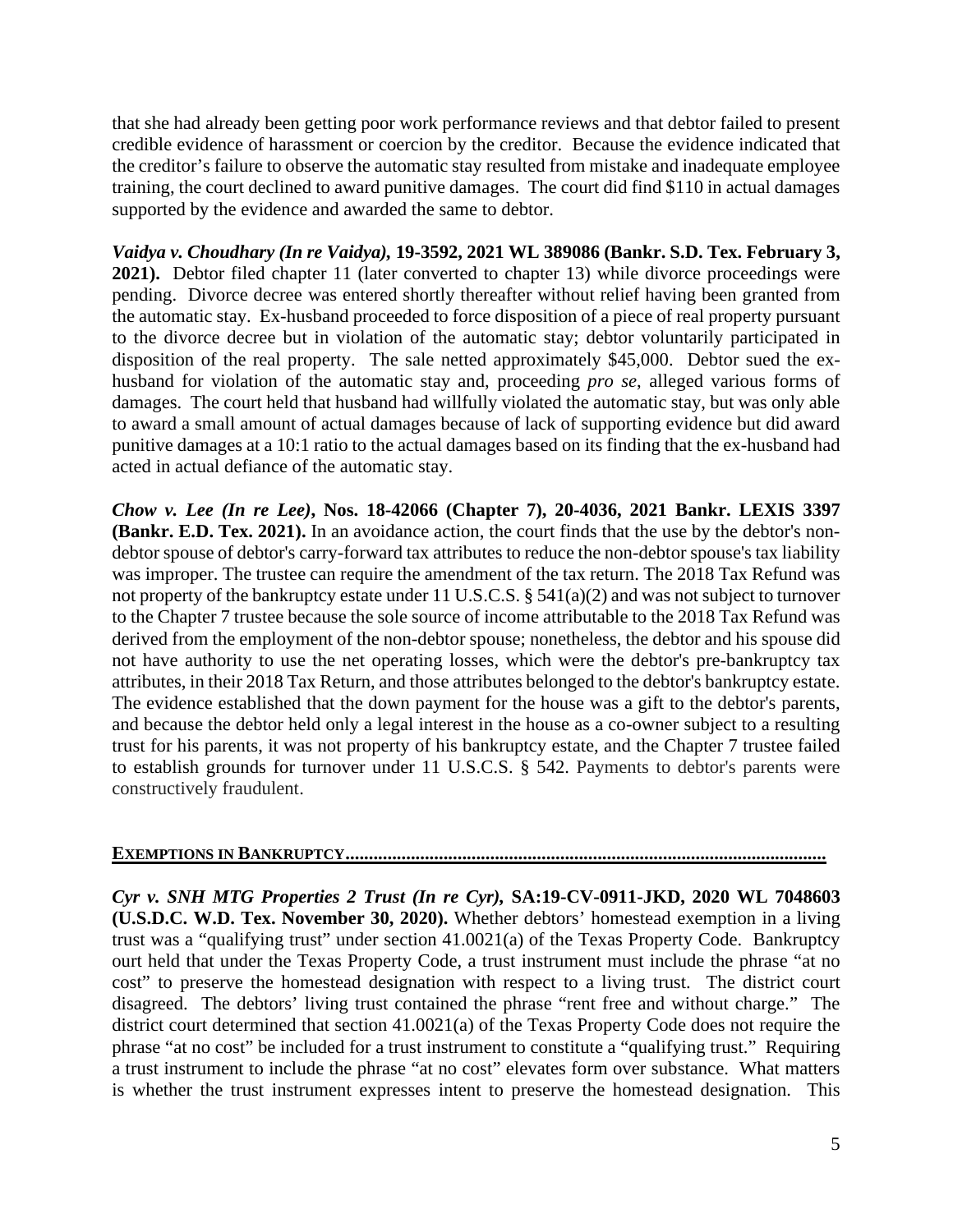interpretation is consistent with the statute's purpose which is to allow a trustee to transfer a homestead into a living trust without affecting the homestead designation of the property and continuing to allow the residence homestead protection. The debtors' living trust evidenced intent to preserve the homestead designation and was therefore a "qualifying trust" under the Texas Property Code.

*In re Sparks,* **20-50079, 2020 WL 7133170 (Bankr. N.D. Tex. Dec. 3, 2020).** Bankruptcy court denied U.S trustee's objection to debtor's homestead claim.U.S. trustee objected to debtor's homestead exemption claiming debtor "has simultaneously claimed a home located in Lubbock proper and an *intent* to claim rural property known as the Ellison Place as his homestead. Debtor had indeed claimed his residence in Lubbock as his homestead but had also stated in his Subchapter V Status Report that he intended to sell his home in Lubbock and move to the Ellison Place property and use the "net proceeds" from the sale of his Lubbock homestead to pay down debt on the Ellison Place. The U.S. trustee argued that debtor intended to move to the Ellison Place and use the proceeds from the sale of his Lubbock house to pay-down debt secured by the Ellison Place and thus realize \$100,000 more in equity than the equity he currently had in his Lubbock residence—all to the potential detriment of his creditors. The bankruptcy court noted that debtor, as he is entitled to do, claimed one residential homestead. Upon sale, the net proceeds would likewise be exempt under Texas law for 6 months. What debtor intended to do with the proceeds was not currently before the court. Further, debtor was not simultaneously asserting two homestead exemptions. His intentions as to the proceeds from the sale of the Lubbock property did not constitute an exemption claim. Last, a review of the tracts that supposedly made up the Ellison Place property reflected a total acreage that well exceeded any rural homestead claim. Any issue of whether the Lubbock residence or the Ellison Place property was the proper homestead was not presently before the court.

#### **JURISDICTION AND VENUE….........................................................................................................**

*Foster v. Holder et al (In re Foster),* **19-4131-ELM, 2020 WL 6127915 (Bankr. N.D. Tex. October 15, 2020).** After resolving years of litigation involving debtor (an attorney) and her family, the chapter 7 trustee obtained court approval of a final report and distribution and the bankruptcy case was closed. Nearly a year later, debtor sought to reopen the bankruptcy case, apparently to again assert claims and arguments that the bankruptcy court had denied prior to closing of the case; the bankruptcy court denied the motion to reopen. Several months after that, debtor initiated a lawsuit in state court suing the chapter 7 trustee and her counsel as well as a third-party that had purchased assets of the bankruptcy estate and debtor's husband; among the claims asserted by the debtor were quiet title as to property sold by the chapter 7 trustee to the third-party. The trustee moved to reopen the bankruptcy case and remove the state court lawsuit to the bankruptcy court; the debtor objected to the removal of the state court lawsuit. The bankruptcy court held that timeliness of removal depends on the timing of receipt by the removing party of the lawsuit for which removal is sought and not the date that the summons was issued. Addressing subject matter jurisdiction, the bankruptcy court held that it did not have subject matter jurisdiction with respect to the third-party that had purchased assets of the estate and debtor's husband because the nature of the claims were too tenuous to qualify under the court's related to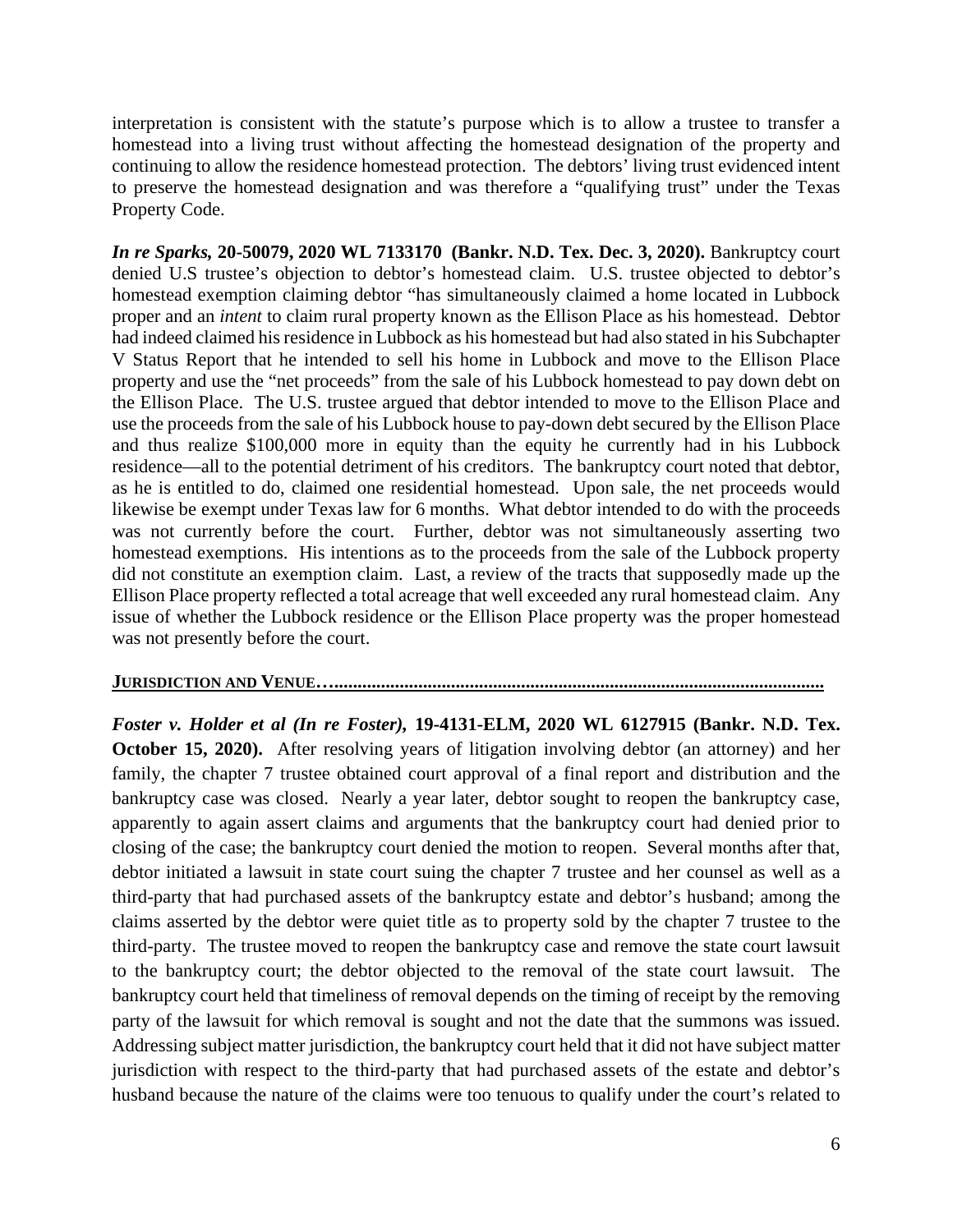jurisdiction, but that it did have subject matter jurisdiction over the quiet title question because that involved the appropriateness of the disposition of an asset of the bankruptcy estate. Accordingly, the court retained the claims against the trustee and her counsel and all quiet title claims but sent the other claims against the third-party purchaser and the debtor's husband back to state court. 28 U.SC. 1334, 1452, 1446, Bankr. R. 9027.

*Goel et al v. Tucker,* **19-3005, 2021 WL 683461 (S.D. Tex. February 2, 2021).** Judgment was entered against a defendant that failed to appear at trial. The defendant appealed. After defendant appealed, the bankruptcy court learned that defendant's counsel had sent the notice of the trial setting to the wrong address and as a consequence the defendant did not have notice of the trial setting. While the appeal of the judgment was still pending, the bankruptcy court granted a Rule 60(b) motion to set aside the judgment. The plaintiff appealed that order vacating the judgment, arguing that the bankruptcy court did not have jurisdiction to enter it because the judgment was on appeal. The district court agreed that the bankruptcy court lacked jurisdiction to vacate the judgment because the judgment was on appeal at the time, but remanded to the bankruptcy court with a note that upon remand the bankruptcy court would have jurisdiction to vacate the judgment.

#### **PROCEDURE ……………… ...........................................................................................................**

*Berry Contracting, LP et al v. Schmidt (In re Schmidt),3* **SA-20-CV-1234-FB, 2021 WL 1134417 (W.D. Tex. Feb. 26, 2021).** Creditors moved for extension of deadline to file objections to discharge and dischargeability of chapter 7 debtor. Prior to hearing on the motion, creditors filed their adversary objection to discharge and dischargeability. At hearing, the creditors/plaintiffs asked the court to mark the motion moot, despite fact that court and opposing counsel expressed concern that doing so would render the adversary complaint untimely. Upon creditors'/plaintiffs' insistence, the court entered an order mooting the motion to extend. The debtor promptly filed a motion to dismiss the adversary arguing that it was untimely, and the bankruptcy court dismissed the adversary on the grounds that without an order extending the deadline to object, the adversary was untimely. The district court easily affirmed.

*Curtis v. The Chapman Family Trust et al (In re Chapman),* **628 B.R. 512 (Bankr. S.D. Tex. 2021).** Defendants in preference actions brought by Chapter 7 trustee moved to dismiss, arguing that they were not insiders and that complaint failed to plead facts necessary to establish liability. During running family dispute, debtor and children of his deceased wife had fought over issues relating to a trust that debtor and his deceased wife had created many years before to hold their business assets. During ongoing state court litigation, debtor had filed a chapter 11 that was subsequently dismissed with prejudice after bankruptcy court remanded the state court litigation. Debtor then settled with the children of his deceased wife in a way that enabled him to reopen his bankruptcy case to get permission to file a chapter 7 case. The chapter 7 trustee sued the children under Sections 547, 548, and Texas fraudulent transfer law. While agreeing that under Texas law and the Bankruptcy Code the children ceased to be relatives of their stepfather when their mother

<sup>3</sup> Appeal [Affirmed by]: *Schmidt Oilfield Servs. Venture v. Schmidt (In re Walker M. Schmidt Berry Contracting, L.P.)*, No. 21-50230, 2021 U.S. App. LEXIS 37291 (5th Cir. 2021)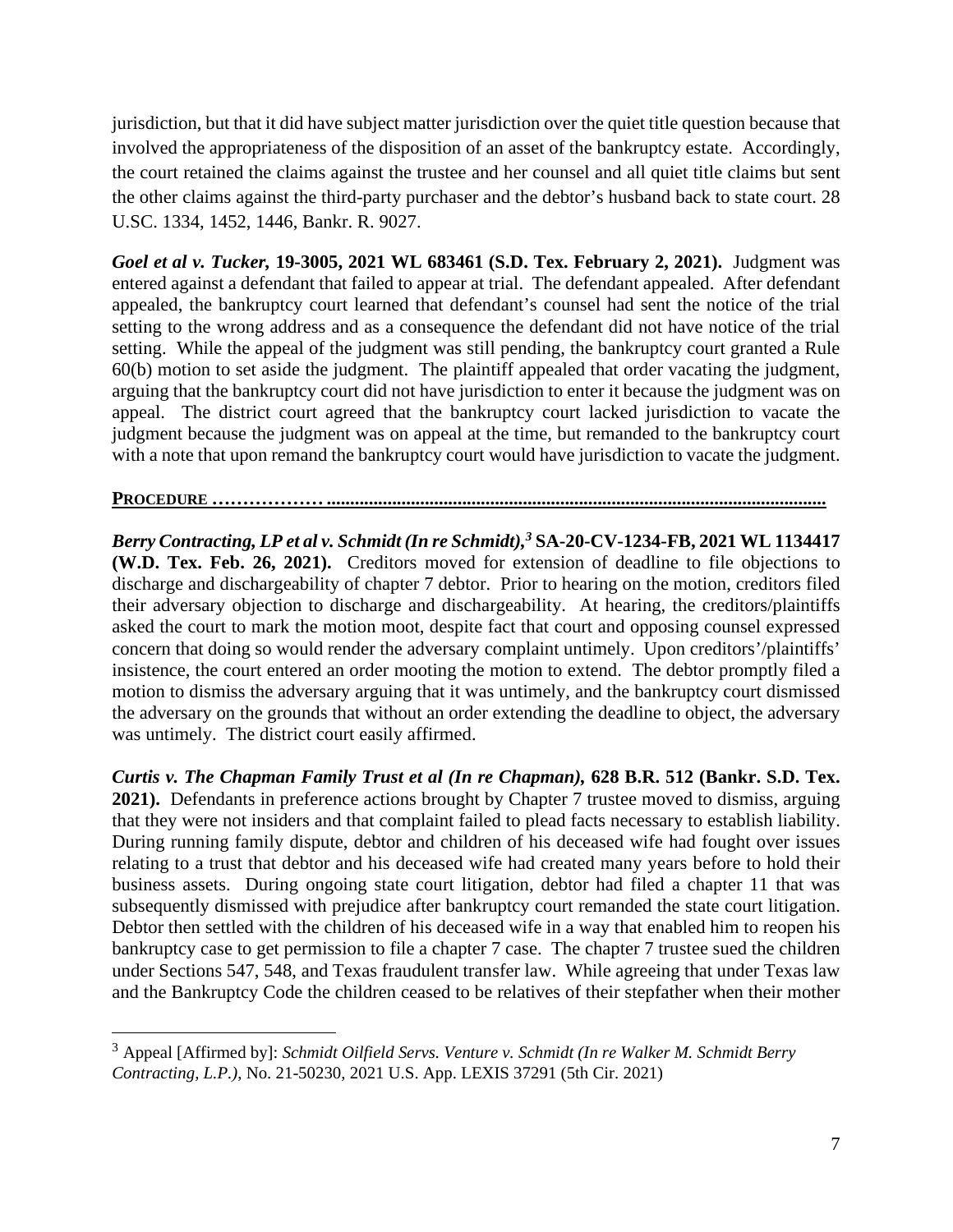passed away and therefore were not *per se* insiders, the court concluded that the allegations supported the stepchildren as being non-statutory insiders as a result of the community property interests that connected their claims to the debtor. The court declined to conclude at that stage that the settlement had been transacted at arm's length. Finding that the trustee had met all of the other pleading requirements except for successfully alleging under fraudulent transfer theory that there was no reasonably equivalent value given to the debtor, the court granted the trustee permission to amend her complaint to include the reasonably equivalent value allegation and denied the remainder of the motion to dismiss.

*In re Wigington,* **18-42230, 2021 WL 2134651 (Bankr. E.D. Tex. May 25, 2021).** Chapter 13 debtor was in dispute with mortgage holder over amount of claim. Debtor confirmed a chapter 13 plan, but trustee moved to dismiss when it became apparent that debtor's plan was grossly underfunded. The debtor, a licensed attorney proceeding *pro se*, failed to appear at the hearing on the motion to dismiss. When the court dismissed the case, the debtor filed a motion to vacate one week after the 14-day appeal deadline. Debtor had not made any mortgage payments since he filed his bankruptcy case. The court found that debtor's excuse for failing to appear at the hearing on the motion to dismiss (i.e. that he had inadvertently deleted it from his calendar) did not constitute excusable neglect and denied the motion to vacate.

*Johnson v. Steen, (In re Steen),* **20-5004, 2021 WL 267671 (Bankr. N.D. Tex. Jan. 25, 2021).**  Chapter 13 debtor's ex-wife filed complaint to except debt owed her from discharge on "embezzlement" theory under section 523(a)(4) and debtor moved to dismiss.Court held that (1) allegations in ex-wife's complaint, that debtor, after being directed to sell one of the parcels of real property awarded to him (Green Street property) and to remit half of the proceeds to his wife, had sold the property for a price insufficient to generate any proceeds, did not state "embezzlement' claim, and (2) allegation that debtor, after being awarded property subject to owelty-of-partition  $(14<sup>th</sup> Street Property)$  in favor of ex-wife, had transferred the property to his mother for \$10,000 without accounting back to ex-wife for her share of sales proceeds likewise did not state "embezzlement" claim. The divorce decree stated with respect to the Green Street Property that debtor was to compensate ex-wife for her interest in the property in one of two ways: debtor was to either pay ex-wife \$6,420 or sell the property and split the proceeds evenly. Debtor then sold the property and realized no proceeds from the sale; there was nothing for debtor to split with exwife and the allegations failed to assert a claim. With respect to the  $14<sup>th</sup>$  Street Property, the divorce decree expressly stated that ex-wife "is divested of all right, title, interest, and claim in and to [the] property." The monetary award granted to ex-wife was ostensibly secured by an owelty lien that was never documented and filed of record, thereby allowing the debtor to sell the property without compensating her. The court acknowledged that within the Fifth Circuit, courts have held that a security interest in property is an insufficient interest to create an embezzlement claim under section 523(a)(4). As such, the court could see no reason why an owelty lien should be treated any differently. Ex-wife did not have an ownership interest in the 14<sup>th</sup> Street Property, and her unrecorded lienholder status did not create a property interest sufficient to support an embezzlement claim.

*In re Nawab***, No. 21-10462-tmd, 2022 Bankr. LEXIS 20 (Bankr. W.D. Tex. 2022).** A Ch. 7 debtor filed bankruptcy due to business debts, which were a majority in number of his debts. He also had consumer debts, primarily a mortgage and car note, which he did not seek to discharge.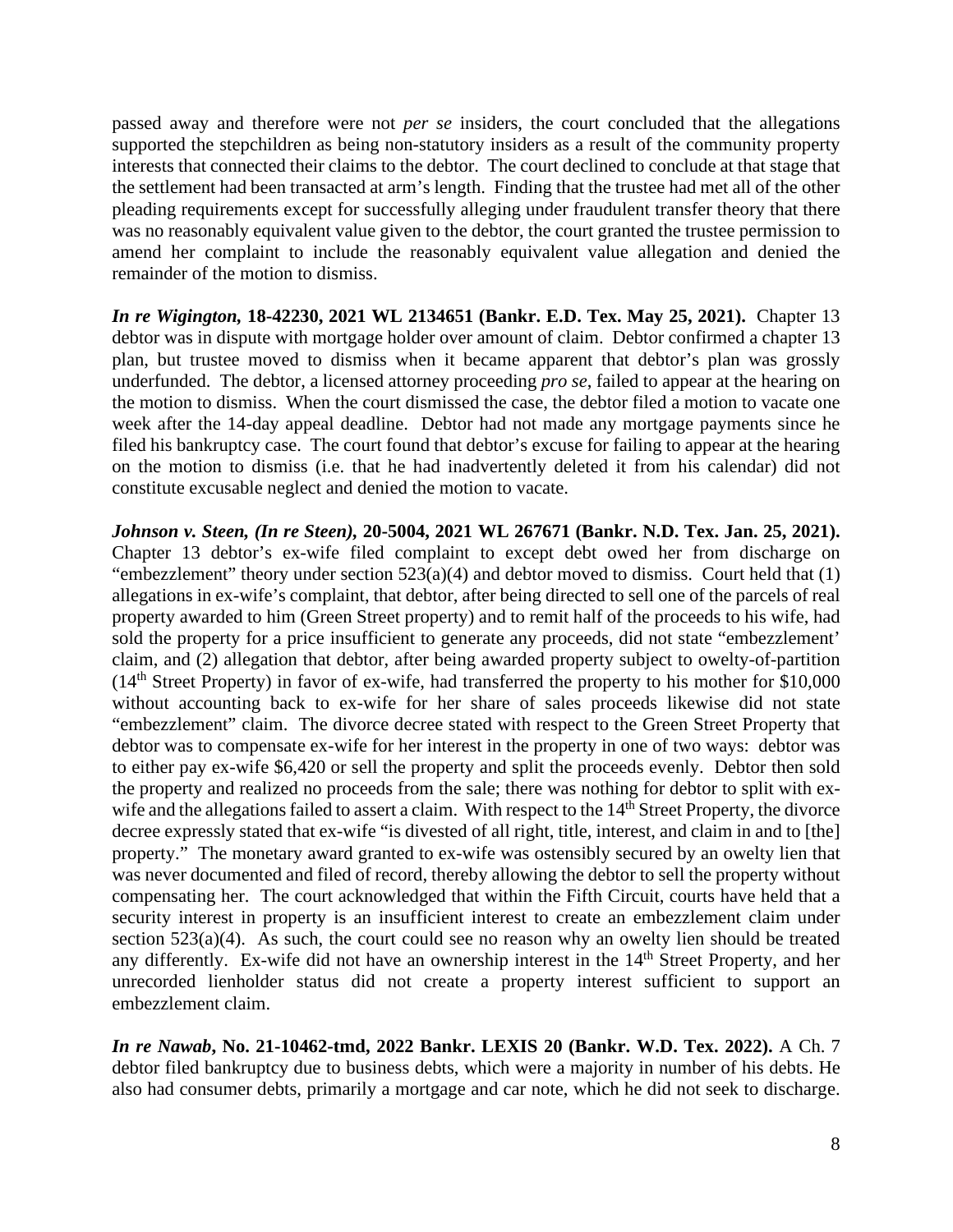The consumer debs were a majority in amount of his debts. The court rejects the debtor's argument that his debts are primarily business debts. The debtor's bankruptcy case under Chapter 7 was dismissed because the majority view regarding 11 U.S.C.S. § 707(b) appeared to be that only the dollar amount of a debtor's debts should be used to evaluate whether a debtor had primarily consumer debts; and the debts of the debtor were primarily consumer in nature as the debtor's total amount of consumer debt was larger than the total amount of business debt.

**CLAIMS…………………………………………………………………………………………...** 

*In re Orosco,* **19-60038-rlj13, 2020 WL 6054695 (Bankr. N.D. Tex. Oct. 9, 2020).** Debtors sought court approval of a late-filed claim. Because the debtors did not mention excusable neglect in their motion, court denied motion to deem their late-filed claim as timely under Rule 9006. However, circumstances in this case warranted a rare allowance of the creditor's late-filed claim. Here, the case had been dismissed for over 50 days and was reinstated with no more than 11 days left for creditor to timely file its claim. The creditor had filed its claim one day after the original bar date. As such, court nullified the bar date and determined that the creditor's claim was timely filed.

*In re McKendrick,* **20-51569-rbk, 2021 WL 276824 (Bankr. W.D. Tex. Jan. 22, 2021).** Debtor (as guarantor) objected to lessor's proof of claim asserting that appx. \$48,000 for unpaid rent and other expenses incurred as a result of debtor's company's breach of the lease was excessive because it did not account for rent received by lessor from subsequent tenants during the debtor's company's lease term. Court held that under the lease agreement and under Texas law, the debtor's company was entitled to a credit for the amount of rent paid by subsequent tenants in excess of the amount that would have been due from debtor's company for the remainder of the lease term in absence of breach. Because the debtor, as guarantor, could only be liable to the same extent as debtor's company, lessor's claim was reduced by the amount of this credit. Lessor was entitled, however, to its claim for late fees on rent, building cost true-up amounts, electrician and locksmith fees, the amount of a brokerage commission, legal fees and interest.

**DISCHARGE - OVERALL-EFFECT OF DISCHARGE .........................................................................** 

*Hale v. Hilton, (In re Hilton),* **19-11101-tmd, 2021 WL 181519 (Bankr. W.D. Tex. May 5, 2021).** Debtor and plaintiff had entered into a settlement agreement to separate their business dealings which ultimately devolved into litigation in state court with allegations of settlement noncompliance on both sides. Based on the failed settlement and the litigation, plaintiff alleged that debtor owed her over \$54,000 in damages, attorney fees, and sanctions. While the state court suit was pending, debtor filed for bankruptcy*.* Plaintiff filed this adversary proceeding alleging multiple grounds for non-dischargeability. Plaintiff failed to carry her burden on claims under sections  $523(a)(2)(A)$  and  $523(a)(6)$  and because plaintiff was advised by two lawyers and an accountant, and because "income" is a difficult term, the varying figures debtor disclosed for income on her schedules did not establish a claim under section 727(a)(4). Therefore, the only claims taken under advisement were under sections  $727(a)(2)(A)$  and  $727(a)(3)$ . Plaintiff brought evidence that debtor withdrew tens of thousands of dollars from her business account both before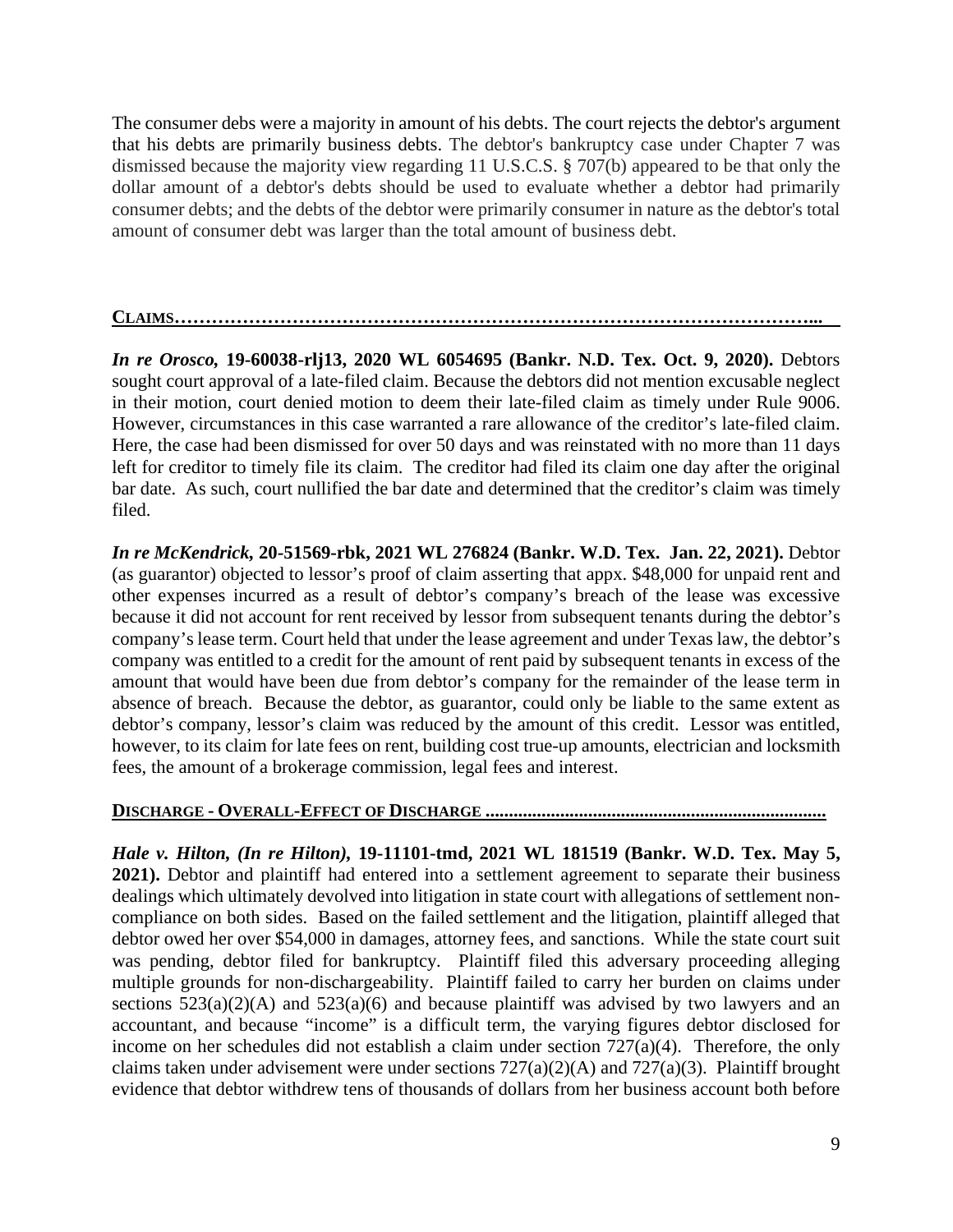and after bankruptcy. Debtor argued that the court should not consider the activity in the business account because the business account belonged to debtor's wholly owned business. The court found that debtor did not observe the formal division between herself and her company, as evidenced by personal expenses drawn from the business account, and was not entitled to the benefits of that division and analysis of her business account was proper. Plaintiff had shown that at least \$35,000 was withdrawn in cash from debtor's business account in the eight months before bankruptcy, leaving only debtor's intent at issue. However, neither party presented sufficient evidence to support a finding of debtor's intent and there was insufficient evidence in the record to apply the Fifth Circuit's multi-factor test to evaluate evidence of actual intent to defraud under section 727(a)(2)(A). However, based on the evidence and testimony at trial, the court concluded that debtor's failure to keep adequate records prevented her creditors, namely plaintiff, from evaluating her financial condition. Over \$35,000 in cash was withdrawn from debtor's business account in the eight months prior to bankruptcy, and \$33,000 in cash was withdrawn from the account in the six weeks following the bankruptcy filing. Court, although acknowledging debtor was in some ways lacking in sophistication, concluded that debtor's failures were ultimately a product of obstinate noncompliance during discovery and in her testimony at trial, and plaintiff prevailed under section 727(a)(3).

*Yaquinto v. Ward, (Matter of Ward),* **970 F.3d 298 (5**th C**ir. 2020).**After several opposed motions for extension of deadline for filing objections to discharge were granted, chapter 7 trustee and judgment creditors filed adversary complaint seeking denial of debtor's discharge in bankruptcy case that had been transferred from the Eastern District of Texas after the first meeting of creditors was scheduled but before it was held. The bankruptcy court entered judgment in favor of plaintiffs on denial-of-discharge claims, and debtor appealed. The Fifth Circuit held that: (1) addressing an issue of apparent first impression for the court, even assuming without deciding that the bankruptcy court erred when it moved the date of the first creditors meeting, and consequently, the deadline to file objections, the bankruptcy court had the equitable power to correct any error it may have committed, by deeming objectors' motion timely; (2) the bankruptcy court properly denied debtor's discharge for having made a false oath or account under section 727(a)(4)(A); and (3) the bankruptcy court also correctly denied debtor's discharge for his failure to explain satisfactorily a loss of assets under section  $727(a)(5)$ . Here, the bankruptcy court issued a notice (Eastern District) on May 5, 2014 that scheduled a section 341(a) meeting for May 30, 2014 and set July 29, 2014 as the bar date for filing discharge/dischargeability claims. However, before the 341 meeting date arrived, an agreed motion to transfer the bankruptcy proceedings to the Northern District was filed on May 13, 2014, and the initial creditor's meeting was not held. On June 5, 2014, Debtor's case was transferred to the Northern District. The Northern District subsequently entered its own notice which specified July 22, 2014 as the date for the initial section 341 meeting and September 22, 2014 as the date for filing discharge/dischargeability claims. Debtor did not object to the Northern District notice or the new discharge/dischargeability date. Debtor's judgment creditors filed a motion for extension of the deadline to file objections to discharge on August 27, 2014. The chapter 7 trustee joined in. Here, debtor opposed the motion arguing it was untimely under Bankruptcy Rules  $4004(a)$  and  $4007(c)$  because it was filed more than sixty days after the May 30, 2014 date set for the section 341(a) meeting in the Eastern District Notice. The bankruptcy court granted the motion and two more opposed motions for extension establishing May 1, 2015 as the final deadline for filing objections. It was clear from the record that had the debtor raised his contentions regarding the deadline for filing objections to discharge prior to July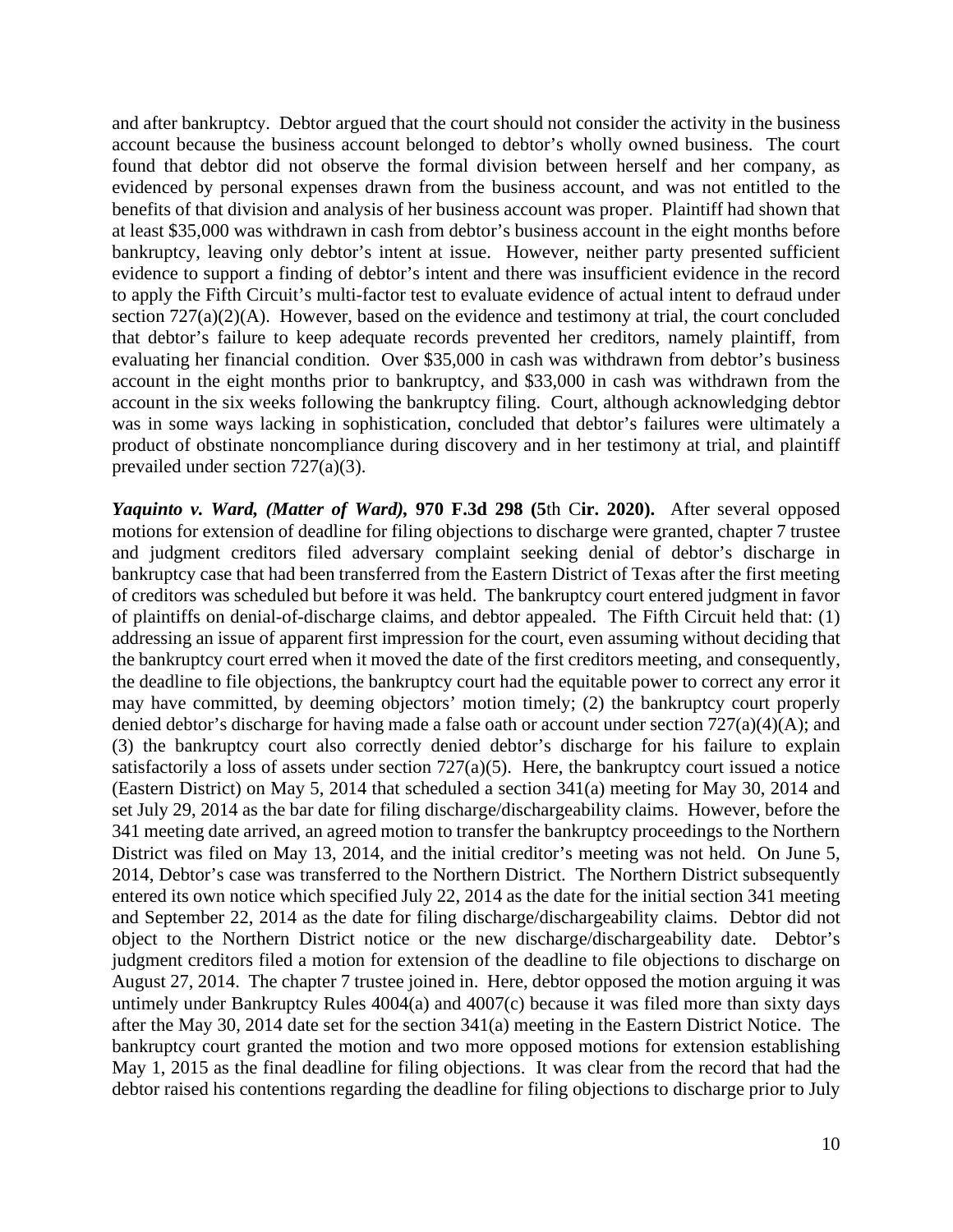29, 2014 (the deadline for filing objections in the notice sent by the Eastern District), the judgment creditors could have filed a motion for extension of time, and the bankruptcy court would have granted such a motion and would have authorized additional extensions, all of which would clearly be permitted by the Bankruptcy Rules. On April 30, 2015 the Complaint Objecting to Discharge was filed. After holding a trial on the merits, the Bankruptcy Court issued an opinion (1) affirming its conclusion that the initial motion for extension and the complaint were timely, and (2) denying debtor's discharge under sections  $727(a)(4)(A)$  and  $727(a)(5)$ . Debtor appealed to the United States District Court for the Northern District of Texas, which affirmed. This appeal followed. The Fifth Circuit concluded that the bankruptcy court had the equitable power emanating from section 105(a) to correct any error it may have committed in changing the date of the first creditor's meeting after the case was transferred out of the Eastern District. The creditors reasonably relied on the issuance of the Northern District's Notice of a second, later date for the section 341(a)(meeting and a corresponding new, later deadline for filing objections to discharge). The bankruptcy court denied debtor a discharge after finding that he made a false oath or account regarding (1) his income, (2) his wife's income, (3) two automobiles, (4) a trust that he established for his family, and (5) the operating dates of two entities with which he was associated. As the bankruptcy court's judgment sufficiently rested on unchallenged findings, the Fifth Circuit affirmed the denial of debtor's discharge under Section 727(a)(4)(A). Plaintiffs also alleged that debtor was not entitled to a discharge under Section  $727(a)(5)$  because he could not sufficiently account for compensation (\$900,000) he received as an officer of one of his entities. The bankruptcy court found the debtor's explanation for the \$900,000 wanting—i.e. self-serving, not credible or both and his version of events implausible. It was simply not plausible that debtor, a sophisticated businessman and lawyer would permit an entity he controlled to file a tax return showing substantial compensation to him if, in fact, that money was not paid to him. The Fifth Circuit held that the bankruptcy court did not clearly err when it concluded debtor received at least \$900,000 in compensation and thus affirmed the denial of debtor's discharge under section  $727(a)((5).$ 

*Paccar Financial Corp. v. Dhaliwal and Kaur (In re Dhaliwal),* **20-3391, 2021 WL 1993585 (Bankr. S.D. Tex. May 18, 2021).** Plaintiff sought denial of discharge pursuant to section  $727(a)(2)(A)$  or in the alternative exception from discharge pursuant to sections  $523(a)(2)(A)$ , 523(a)(4), and 523(a)(6). Plaintiff had financed debtors' purchase of one truck for their trucking business in California in 2015. This truck broke down, and debtors were unable to repair the truck but continued to pay on the truck through July 2019 but evidently left the truck at a repair shop in California. In August debtors moved from California to Texas. Thereafter, they sold their California home and used the estimated \$90,000 of proceeds to repay relatives and friends for funds they had previously borrowed. Debtors then filed Chapter 7 and stated that the truck would be surrendered. Plaintiff had been unable to locate the truck after obtaining a lift stay in the bankruptcy, and debtors failed to help them locate the truck. Debtors admitted at trial that they had failed to list the payment of \$90,000 they received from the sale of their California home. The court determined that the debtors made false statements under oath with respect to estate property by failing to disclose the proceeds of the California real estate within one year of filing, transferring \$90,000 to friends and family, and thereby concealing and permitting this property to be concealed. As such, the debtors' actions were sufficient to show fraudulent intent as set forth in section  $727(a)(2)(A)$ , and the debtors' discharge was denied. Although the court found that plaintiff failed to meet its burden under sections  $523(a)(2)(A)$  and  $523(a)(4)$ , the court determined that here, the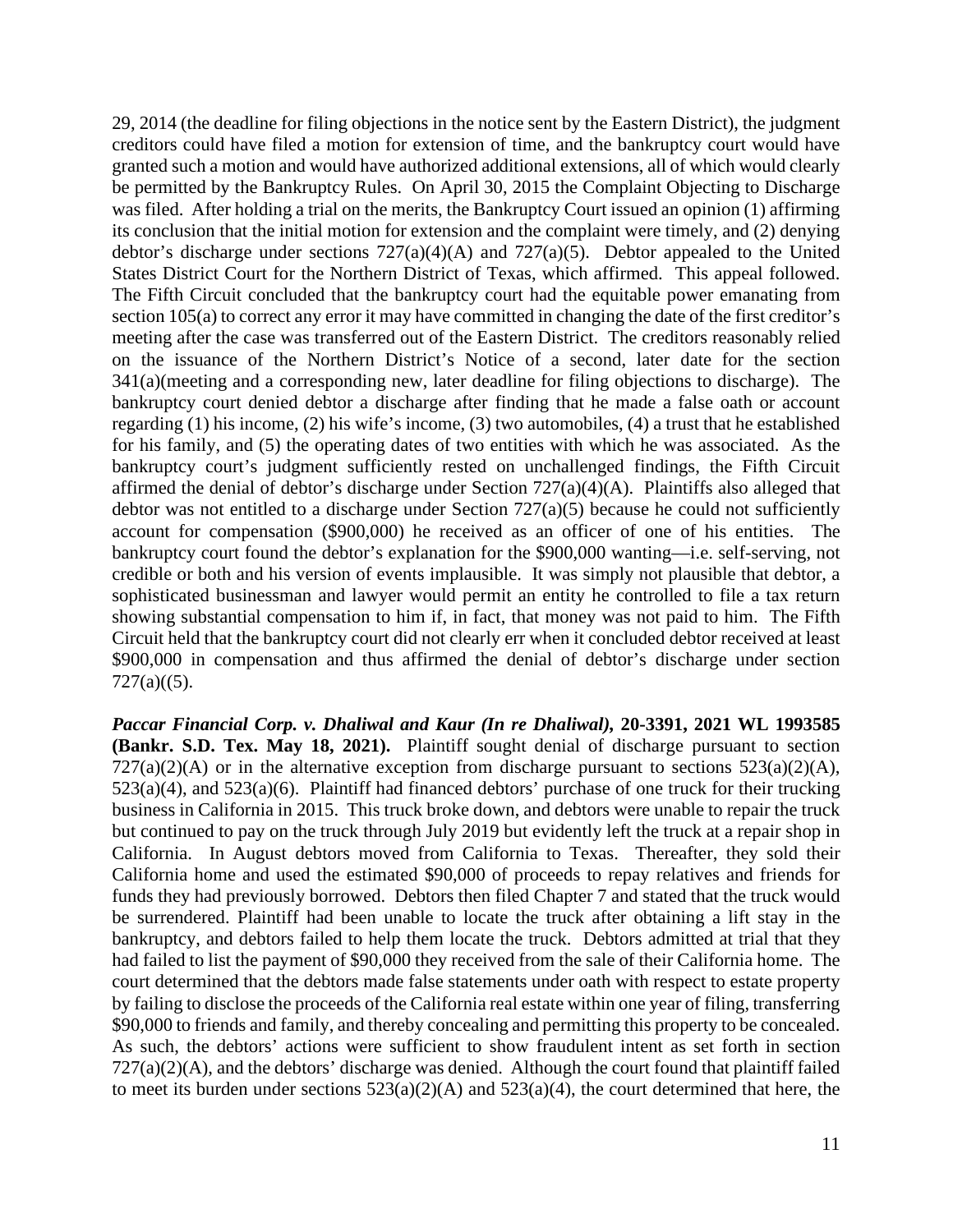evidence showed that it was substantially certain that the debtors' actions in not advising plaintiff as to the location of the truck, and the concealment of the sale proceeds were certain to result in harm, and therefore plaintiff was entitled to relief under section 523(a)(6) excepting plaintiff's debt from discharge.

*Epstein v. Busby et al (In re Busby),* **19-5051, 2021 WL 1522216 (Bankr. W.D. Tex. April 15, 2021).** Debtor husband was a CPA and realtor who engaged in multiple pre-petition transactions involving hundreds of thousands of dollars of transfers that he failed to disclose until the end of a series of amendments to his SOFA and Schedules, as well as business interests that were undisclosed. US trustee sought denial of discharge under Section  $727(a)(2)(A)$ ,  $(a)(2)(B)$ ,  $(a)(3)$ ,  $(a)(4)(A)$ , and  $(a)(5)$ . Debtor argued that failures to disclose were inadvertent and harmless. With respect to various transfers to family members, and noting that the debtors had retained possession of certain of those items despite having supposedly sold them to those family members, the court denied discharge under 727(a)(2)(A). Because debtors' failed to put into evidence various books and records that either should have been in their possession or should have been readily available by subpoena and which were necessary to support their claims relating to various business interests, the court also denied discharge under (a)(3). Concerned about the number of continued 341 meetings and amendments to the schedules and SOFA, the court concluded that discharge should also be denied under  $(a)(4)(A)$ . The court declined to deny discharge under  $(a)(5)$  with respect to certain large monetary transfers, finding that although the transfers were unorthodox and did not appear to bring benefit to debtors, the debtors had provided an accurate explanation of what had happened with those funds. Because there was no evidence of post-petition transfers, the court also denied relief under  $(a)(2)(B)$ .

### **DISCHARGE - PARTICULAR DEBTS ................................................................................................**

*Ascentium Capital, LLC v. Rigoulot (In re Rigoulot)* **19-3131, 2020 WL 67001400 (Bankr. N.D. Tex. November 13, 2020).** Debtor caused his company to sell certain collateral of creditor without remitting the proceeds to the creditor or obtaining consent of the creditor, in violation of the agreement between the company (signed by debtor) and the creditor, which debtor had guaranteed. When the debtor filed personal chapter 7, the creditor initiated an adversary seeking a ruling that he should be liable to creditor for willful and malicious injury under 11 U.S.C. § 523(a)(6). The credible evidence at trial was that the debtor's father handled the financial side of the business while debtor handled the logistical side and that debtor was unsophisticated in business matters and did not understand that selling the collateral required the creditor's consent. While the court did conclude that under the facts of the case, the debtor was liable for conversion, the evidence at trial did not establish willfulness or maliciousness on the part of debtor.

*Naquin v. Rodriguez, (In re Rodriguez),* **19-3024, 2020 WL 6787527 (Bankr. N.D. Tex. Nov. 16, 2020);** *Naquin v. Rodriguez (In re Rodriquez),* **19-3015, 2020 WL 6737430 (Bankr. N.D. Tex. Nov. 16, 2020).**Plaintiff filed complaints against debtors seeking determination that the debtors were liable for barratry pursuant to Texas Gov't Code 82.0651(c) and that plaintiff's resulting claims were non dischargeable pursuant to sections 523(a)(2)(A) and 523(a)(6).These adversaries against the two debtors were consolidated for pretrial matters and trial due to prevalence of common issues of fact and law. Plaintiff was involved in a car accident and was taken to a hospital by ambulance where he received treatment. Plaintiff did not initiate contact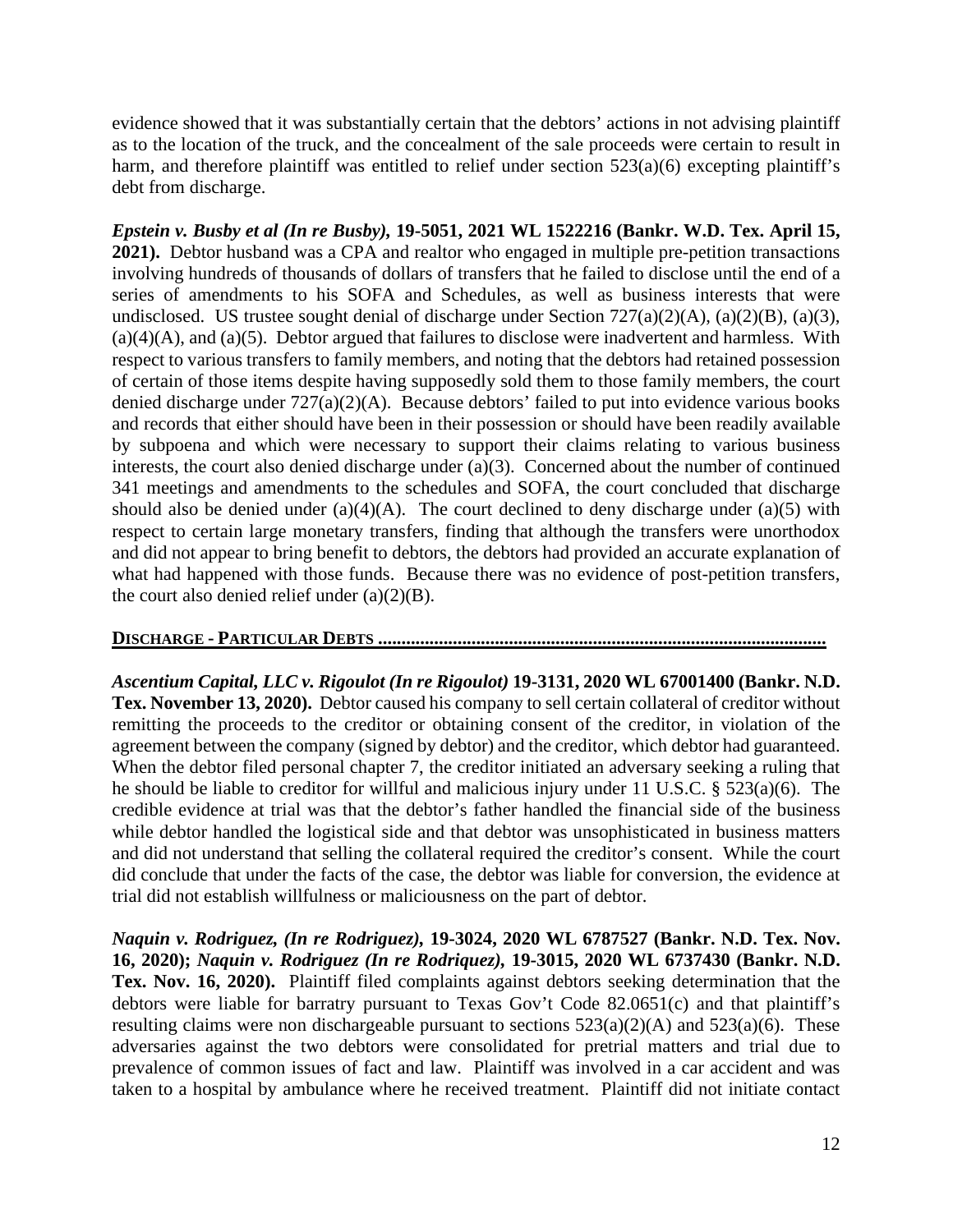with an attorney to seek legal assistance. Plaintiff then received a voicemail from an unidentified female caller concerning the plaintiff engaging the Law Office of Jeremy C. Anderson for legal representation in connection with property damage and personal injury from the car accident.

Plaintiff then returned the voicemail call, and it was answered by a female the plaintiff believed to have been the same person leaving the voicemail. It was unclear to the court who actually left the voicemail or answered the return call because the females did not identify themselves by name. Both Terra Rodriguez and Richard Rodriguez were employees of Anderson Law but testified that they were not the unidentified person on the voice mail and phone call. During the return call, plaintiff understood that he was speaking with someone from Anderson Law and was given information about getting assistance with his injuries and losses due to the accident. Plaintiff answered "yes" when the unidentified caller asked him if he would like more detail about how the process would work. Richard Rodriquez then called plaintiff. It was unclear exactly what was discussed on this phone call but Richard Rodriguez sent plaintiff several documents to sign in connection with Anderson Law representing him with respect to the accident. During the legal representation, Anderson Law filed a claim against plaintiff's automobile insurer for personal injury protection benefits and recovered \$2,500 for the plaintiff from which Anderson Law kept its fee of \$833. Plaintiff subsequently terminated Anderson Law. Terra Rodriguez and Richard Rodriguez each filed their own bankruptcy proceeding and plaintiff then filed complaints asserting claims against them for barratry and sought a determination that his claims were nondischargeable. The criminal prohibition of barratry is codified in section 38.12 of the Texas Penal Code. A person commits barratry, if with intent to obtain an economic benefit, the person solicits employment, either in person or by telephone, for himself or another or accepts or agrees to money or anything of value to solicit employment. Section 82.0651 of the Texas Government Code also imposes civil liability for prohibited barratry. The elements of a civil barratry claim are solicitation and procurement of a contract for legal services through conduct violating section 38.12(a) of the Texas Penal Code or rule 7.03 of the Texas Disciplinary Rules of Professional Conduct which prohibits a lawyer from paying or offering to pay a non-lawyer for soliciting prospective clients. The civil barratry statute recognizes that non-lawyers can commit barratry. With respect to Terra Rodriguez, the plaintiff did not satisfy the solicitation element of barratry because plaintiff did not show by a preponderance of the evidence that Terra Rodriguez left the voicemail or spoke to plaintiff on the return call. As such, the evidence did not support a finding that Terra Rodriguez ever communicated with the plaintiff prior to the time he signed the engagement documents with Anderson Law, and she could not be held liable for barratry. With respect to Richard Rodriguez, the evidence did show that he spoke with plaintiff on the phone prior to the time the plaintiff signed the engagement documents with Anderson Law, but the plaintiff did not show by a preponderance of the evidence that Richard Rodriguez ever solicited employment. The conversation could only constitute solicitation of employment if neither the person receiving the communication nor anyone acting on that person's behalf had requested the communication. Here, plaintiff did request the communication from Richard Rodriguez. The court therefore concluded that plaintiff did not have a claim against either Terra Rodriquez or Richard Rodriguez for barratry, and therefore there was no need to opine on the dischargeability of these claims.

*Eady v. United States of America and The Pennsylvania State University (In re Eady),* **20-4028, 2021 WL 3148951 (Bankr. E.D. Tex. July 26, 2021).** Plaintiff sought this discharge on the basis that excepting his student loans from discharge would impose an undue hardship on him and his dependents. Debtor was recently divorced and the non-custodial parent of two minor children. He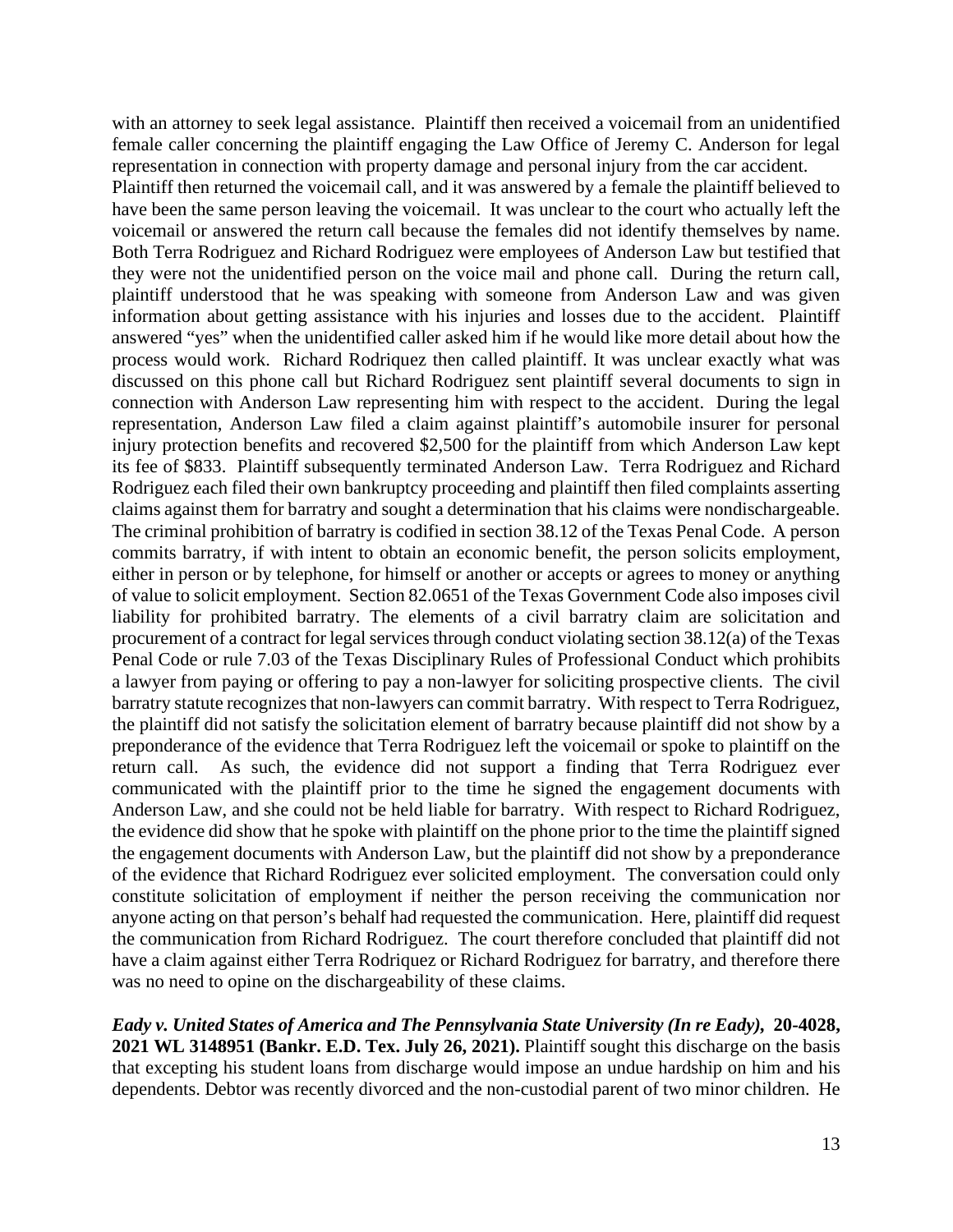had been diagnosed with a chronic medical condition but could still work in a sedentary environment. One of his children had been diagnosed with a developmental disorder. Debtor held a bachelor and a master's degree in engineering and he was currently employed earning an annual salary of \$90,000. On Motion for Summary Judgment by defendants, the court found that the debtor did not meet the minimal standard of living *Brunner* prong as his salary far exceeded the federal poverty level for a household of three, and several of his expenses (401k contribution, children's educational fund, a security system and home warranty plan) could be redirected toward payment of his student loans. Debtor provided no admissible evidence concerning his medical diagnosis on his future ability to work and thus failed to show that "additional circumstances" would persist for a significant period under the second prong of *Brunner*. The court did determine that the debtor had demonstrated a good faith effort to repay under the third prong of the *Brunner* test. But failing the other two prongs, the court determined that defendants were entitled to summary judgment that the debts owed were nondischargeable.

*Griffith v. Cleveland State University Student Loans, et al. (In re Griffith), 17-3051-hdh, 2021* **WL 2762809 (Bankr. N.D. Tex. June 30, 2021).** Debtor sought discharge of her student loans based on the fact she could not work full time because she had to care for her partner who had Parkinson's disease. Debtor worked as a psychometrist and holds a master's degree in psychology. She had originally lived in Dallas, but moved to Virginia where her adult son lived so he could help with the care of her disabled partner. This move decreased the debtor's income and increased her expenses. She later obtained her real estate license but had not earned much income and had been able to only find part-time work as a psychometrist. She was unwilling to relocate her partner to a nursing home and testified that she did not believe she could return to full time work as she needed to care for her partner. The court determined that debtor's expenses could be drastically reduced (rent, car payment, car maintenance plan, tolls, phone and vitamins) while still maintaining a minimal standard of living and therefore did not satisfy the first prong of the *Brunner* test. Debtor did not satisfy the second prong of the *Brunner* test as she was well-educated and had been able to find employment quickly in the past. While the court understood the debtor's desire to care for her disabled partner personally, the court determined this was not outside of debtor's control and did not result in a "total incapacity" to pay debts now and in the future. In addition, the debtor did not demonstrate a good faith effort to repay her student loans and failed the third prong of the *Brunner* test. Following her deferments and forbearances, she failed to make payments toward her loan balance even when she could have done so by lowering her expenses. Student loan debts were thus non-dischargeable.

*Randall v. Navient Solutions (In re Randall),* **19-00368-MMH, (Bankr. D. Mary. June 21, 2021).** Sixty-eight year old debtor sought to discharge student loan debts that she incurred to obtain liberal arts degrees. She owed more than \$500k in student loans, did not own meaningful assets, was not incurring unnecessary expenses, and worked full-time with some overtime. The court easily found that the debtor would not be able to repay ALL of her student loan debt while maintaining a minimal standard of living, that debtor's age and situation indicated that her financial state of affairs was almost certain to persist, and that debtor's various efforts to address her loans indicated a good faith intent to repay them. Reviewing the circumstances, the court concluded that \$12,000.00 of the student loans would be nondischargeable and payable over a ten year period.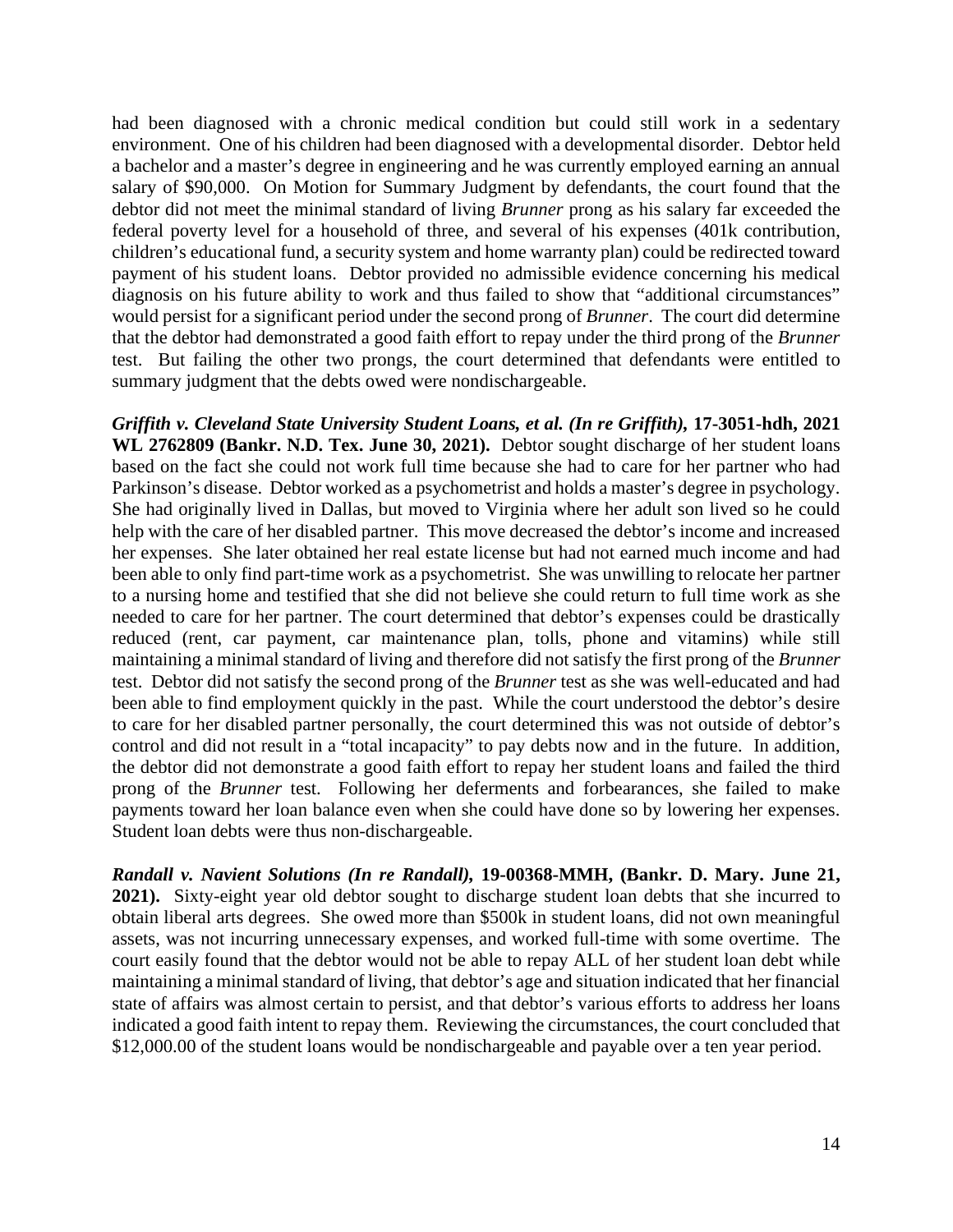*Epperson v. Educational Credit Management Corporation (In re Epperson)* **18-4015, 2021 WL 810873 (Bankr. E.D. Tex. February 24, 2021).** *Pro se* debtor who owned home with significant equity, whose gross annual income was \$86k, and who chose to send his children to private school, brought adversary seeking determination that his \$40k in student loans were an undue hardship. At trial, debtor was his only witness. Noting that the debtor had apparently not made a meaningful effort to reduce his expenses and had failed to present corroborating evidence with respect to the various health issues from which he claimed to suffer, the court found that the debtor lived far above a minimal standard of living and was not entitled to discharge of his student loan obligations.

*Zeba, LLC v. Hosseini (In re Hosseini),* **19-2001, 2021 WL 1961921 (Bankr. S.D. Tex. May 14, 2021).** Debtor helped his father run a sketchy check cashing business located inside a store owned by a business associate. When the father suffered from a stroke, the son closed up the business without paying the business associate certain monies owed. The business associate threatened the debtor into signing a promissory note and granting a deed of trust to real property owned by debtor. When the debtor filed bankruptcy, the business associate sought to have the entirety of the debt reflected in the promissory note deemed nondischargeable. The court bifurcated the amounts owed into two parts: 1) dischargeable amounts that consisted of losses the business associate suffered over the course of the time in which debtor's father operated the check cashing business and 2) nondischargeable amounts relating to funds the debtor failed to account for when closing up the business. Although finding that the debtor had told many falsehoods in his testimony, the court concluded that the promissory note and deed of trust were given under duress and could not themselves form the basis for nondischargeable debts.

*Estate of Perteet et al v. Jones-Peteet (In re Peteet),* **630 B.R. 61 (Bankr. S.D. Tex. 2021).** Debtor's divorce decree divested her of all rights to proceeds from husband's pension benefits. When husband died several years later with debtor still listed as beneficiary on the pension account, the debtor received over \$220,000.00 from the pension benefits. Debtor spent all of the money then filed bankruptcy seeking to discharge the pension-related debt to the husband's estate. The husband's estate sought a finding of nondischargeability under, among others, 523(a)(15). The debtor argued that she could not be liable under 523(a)(15) because her ex-spouse was deceased. The bankruptcy court held that the language of the statute did not distinguish between debts owed to living and deceased former spouses and therefore could be applied to debts owed to the estates of deceased former spouses. Finding that all property settlements between a husband and wife are covered by 523(a)(15), the court held that the debtor's liability to the former husband's estate was nondischargeable.

*Reticulum Management, LLC v. Watters (In re Watters),* **20-3088, 2021 WL 3744408 (Bankr. N.D. Tex. August 24, 2021).** Creditor brought nondischargeability complaint against debtor relating to failed business investment. At trial, there was substantial evidence from third-parties that the business failed in the normal course and that debtor had an honesty of intent in all of his dealings related to it. Finding the debtor to be a credible witness and noting that the counterparties were sophisticated business people, the court found that there had been neither misrepresentations nor justifiable reliance and therefore found the debts to be dischargeable.

*Lawrence v. Frost Bank (In re Lawrence)***, 3:19-cv-01843, 2021 WL 24541 (N.D. Tex. January 4, 2021).** Debtor took substantial business loans from Frost Bank for his entity, then promptly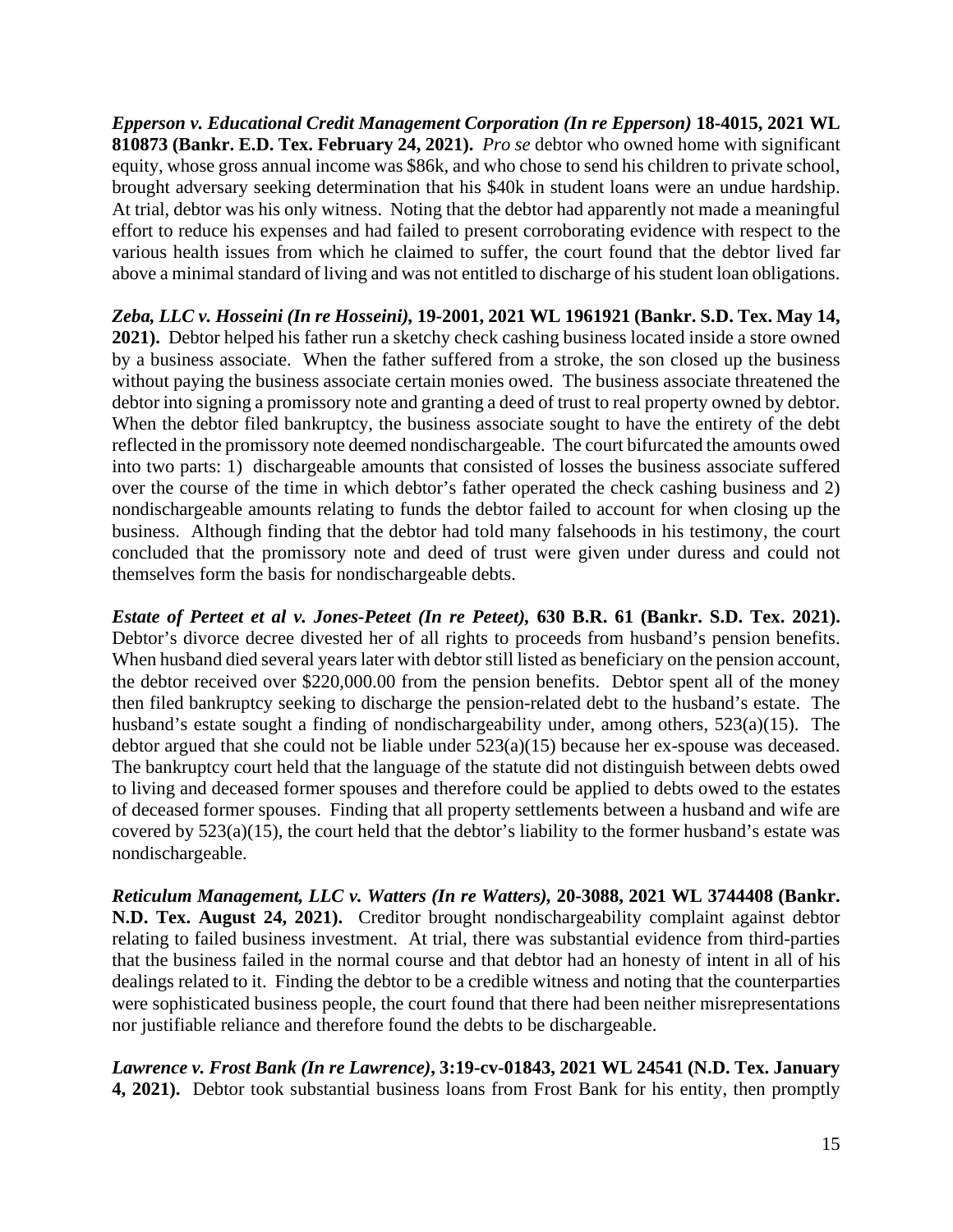formed a new entity through which he did business and never made a single payment on the debts to the bank. The bankruptcy court held the debts to be nondischargeable under  $523(a)(2)(A)$ . The district court, noting that the debtor "throws everything but the kitchen sink at the bankruptcy court's judgment" by raising twenty-one issues on appeal, easily affirmed the bankruptcy court in a blisteringly succinct opinion that somehow managed to avoid direct commentary on the absurdity of some of the arguments made (e.g. that the bankruptcy court erred by commenting on credibility of witnesses).

*Pediaplex Management, LLC v. Van Kleef (In re Van Kleef)***, 20-3082-sjg, 2021 WL 4483440 (Bankr. N.D. Tex. September 29, 2021).** Debtor undertook to perform on a construction contract under a dba*.* Despite not having complied with various contractual terms regarding timing and change orders, debtor filed a mechanic's lien for disputed payment amounts. Counter party paid certain sums for release of the lien, but there was no release of the debtor by the counterparty. Debtor filed for chapter 7 and omitted counterparty from his schedules. Counterparty sued debtor in state court, causing debtor to amend his bankruptcy schedules to include the counterparty. Counterparty promptly (but after the bar date) filed an adversary seeking a determination of nondischargeability based upon allegations that debtor had filed a fraudulent lien. After trial, bankruptcy court entered judgment in favor of counterparty, finding that the debtor's lien claim was fraudulent under Texas law and therefore nondischargeable under Section 523(a)(2)(A).

*Poddar v. Hamza-Harris et al (In re Hamza-Harris),* **19-4031, 2021 WL 4256163 (Bankr. E.D. Tex. September 17, 2021).** Creditor of chapter 7 debtor sought determination of nondischargeability relating to monies he had paid to debtor to repair a car that debtor failed to repair. Debtor did not appear at trial. The court found that the debt to be nondischargeable under  $523(a)(4)$  and  $(a)(6)$  because debtor had apparently known nothing about how to fix the car and apparently used the arrangement as a way to get money out of the creditor.

*United States v. Tallis (In re Tallis),* **19-4113, 2021 WL 4145622 (Bankr. N.D. Tex., Sept. 9, 2021).** IRS sought determination of nondischargeability relating to more than \$15 million of unpaid 2012 federal income tax liability pursuant to  $523(a)(1)(C)$ . Debtor had been responsible for woefully deficient record keeping associated with the underlying tax debt and the IRS had engaged in long-running collection litigation attempting to collect the debt. Finding that the debtor had engaged in conduct intended to evade or defeat the tax obligation, including engaging in transactions intended to hide millions of dollars of assets from the IRS, the court held the debt to be nondischargeable.

# **CHAPTER 13 - GENERAL ................................................................................................................**

*In re Nobles,* **17-50294-rlj13, 2021 WL 771665 (Bankr. N.D. Tex. February 26, 2021).** When chapter 13 debtors had increased income in thirty-six month of sixty-month plan, the chapter 13 trustee moved to amend the plan to increase the monthly payments. The debtors argued that because they were below-median income and had a thirty-six month applicable commitment period, they could not as a matter of law be required to make higher payments after month thirty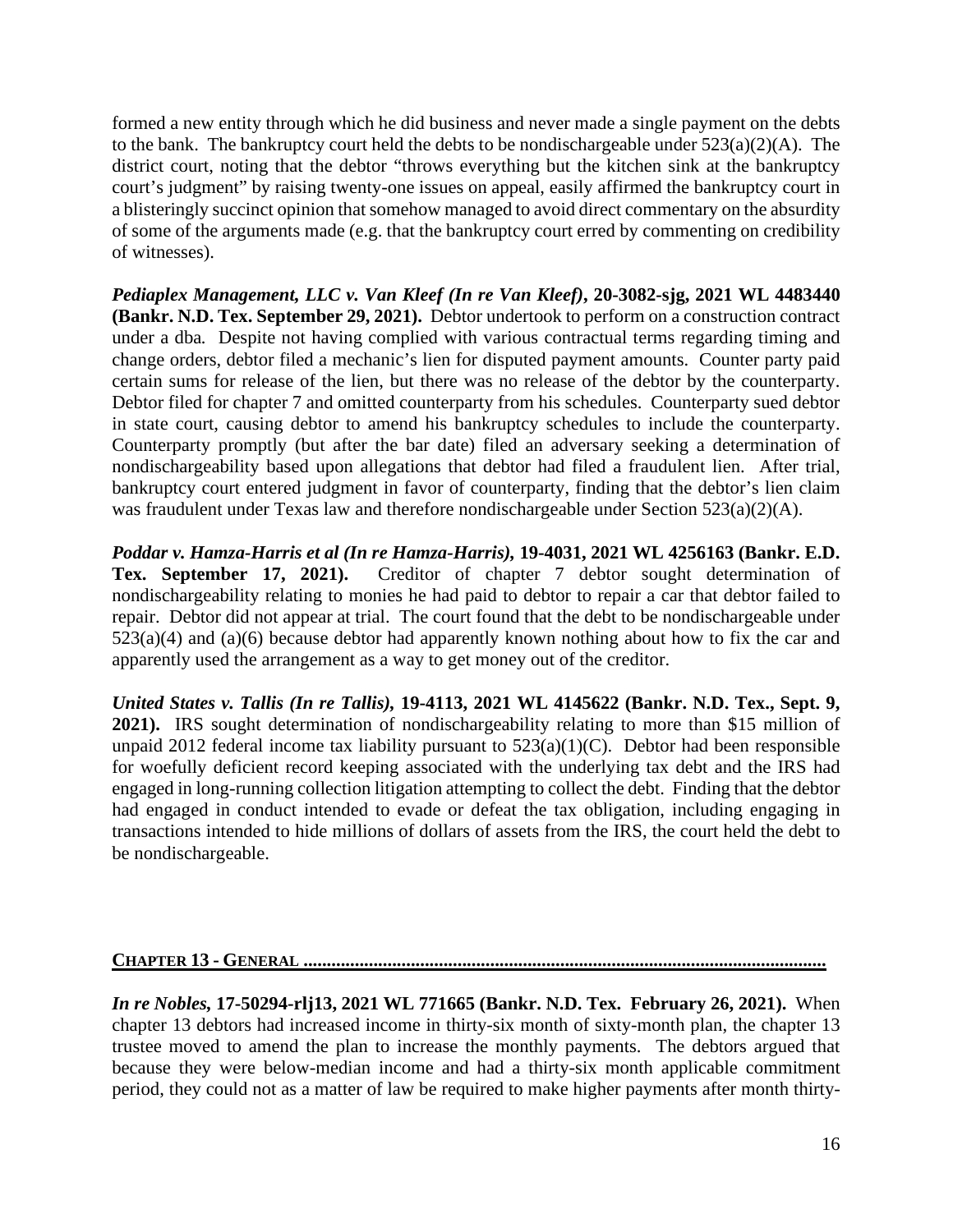six. The court rejected the debtors' argument that the applicable commitment period controlled over the approved plan term, noting that 11 U.S.C. § 1329 does not limit the amount of the monthly payments proposed under a modification.

## *In re Guerrero,* **19-52605-CAG, 2021 WL 809770 (Bankr. W.D. Tex. March 1, 2021).**

Trustee objected to secured lender's request for attorney fees under section 506(b) and bankruptcy rule 2016(a) arguing that bankruptcy Rule 3002.1 applies to secured lender's claim for fees and expenses because this is a chapter 13 case in which secured lender holds a claim secured by a security interest in the debtor's principal residence, and for which the plan provides that the trustee… will make contractual installment payments*.* Trustee contended that Rule 3002.1(c) required secured lender to prepare a notice using the appropriate form uploaded to the claims registry—not a fee application—to itemize all fees, expenses, and charges served within 180 days after the date on which the fees, expenses and charges were incurred. Court determined that the plain language of Rule 3002.1 sets forth the mandatory procedures for a claimholder seeking post-petition fees, expenses or other charges. Here, the secured lender failed to give notice of its fees, expenses and charges by filing Official Form 410S2 in the claim registry. Because secured lender sought post-petition fees and costs through the fee application process and not pursuant to the requirements of bankruptcy rule 3002.1, the court sustained the trustee's objection and required the secured lender to seek fees under the procedures listed in Rule 3002.1.

*In re Young,* **19-20386-rlj13, 2021 WL 415880 (Bankr. N.D. Tex. Feb. 5, 2021).** Court considered whether the debtors could retain their entire tax refund, which was \$4,415 after they had spent the refund and then filed a Motion to Retain the refund. The debtors proactively requested that they be able to retain their tax refund after they spent it. Trustee expressed his dissatisfaction with the debtors having already spent the refund rather than having turned it over to the trustee. The motion specifically requested that the funds be used to repair a car needed to take Ms. Young to doctor's appointments due to an illness. However, the debtors had actually spent the refund on other expenses by the time of the hearing. Although the debtors spent the refund before the hearing, given their circumstances there was no indication of bad faith. Court granted the debtors request to retain as it was shown the debtors needed the extra funds to pay for unexpected, but necessary expenses associated with Ms. Young's illness. Although, the debtors spent the refund on other expenses associated with Ms. Young's illness instead of the car repair, the court determined the debtors were doing their best to cope with the effects of the illness and demonstrated a need to retain the entire refund.

*Blanco et al v. Bayview Loan Servicing, LLC (In re Blanco)*, **20-1005, 2021 WL 4190170 (Bankr. S.D. Tex. September 14, 2021)**. Chapter 13 debtors received discharge in 2018 (case filed in 2011), with facts involving tenuous relationship with mortgage lender. Shortly thereafter, debtors ceased paying mortgage lender, claiming frustration over disputed amounts owed. Mortgage lender proceeded to foreclosure and debtors filed chapter 13 again, initiating adversary challenging the note, deed of trust, changes to mortgage payments that had been made during the 2011 case without compliance with Rule 3002.1, and post-discharge activities of mortgage lender; mortgage lender countersued for breach of contract. Resolving competing motions to dismiss and for judgment, the court dismissed the debtors' challenge of the note and deed of trust on the grounds that no such challenge had been made in the 2011 case, held that debtors could seek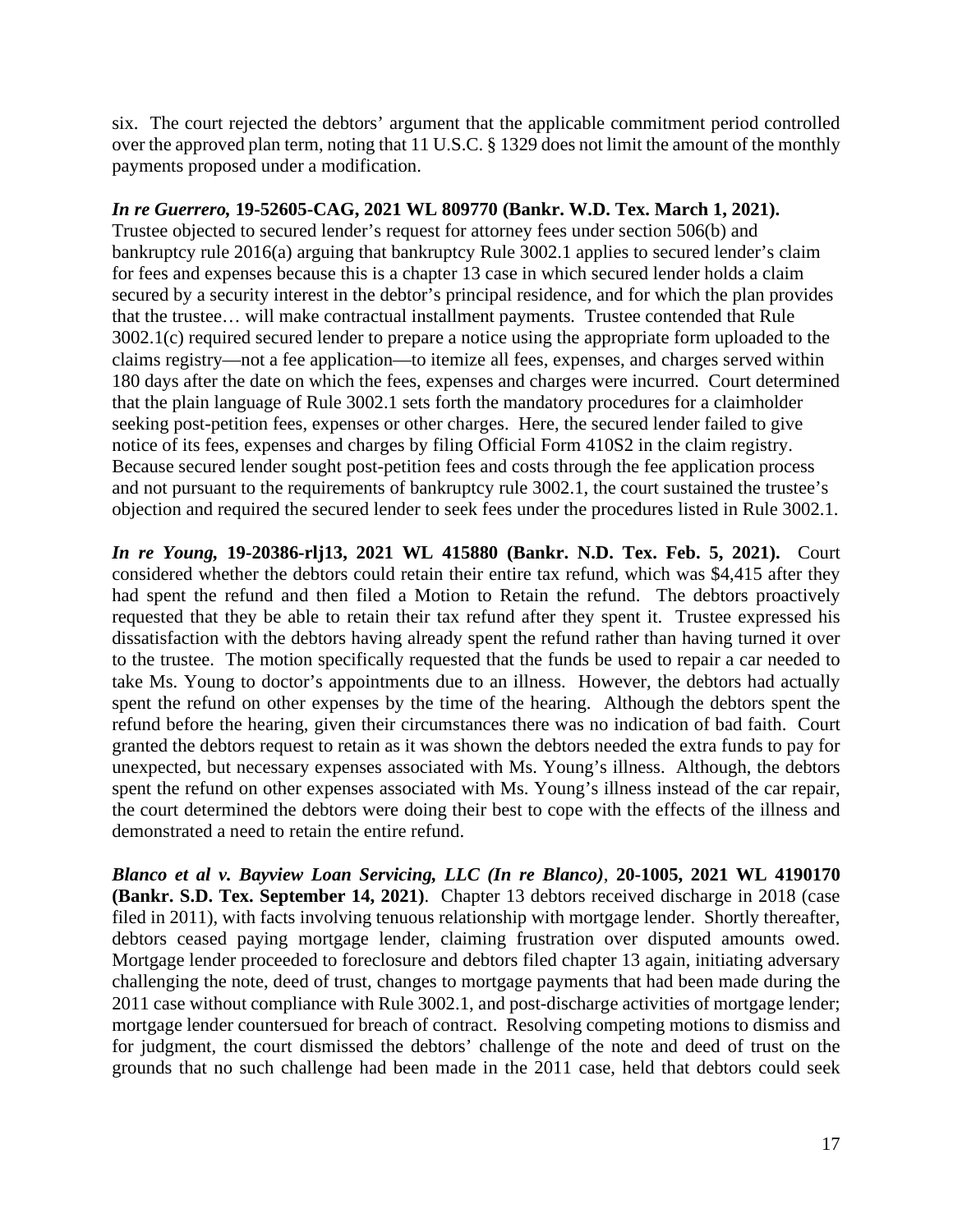penalties and sanctions for violations of Rule 3002.1 that had occurred in a prior case, and did not need to allege harm in order to seek relief under Rule 3002.1.

*In re Parson***, 21-30982, 2021 WL 4483124 (Bankr. N.D. Tex. September 30, 2021).** A *pro se* chapter 13 debtor with a history of vexatious litigation in her prior, dismissed chapter 13 cases refiled for chapter 13. The trustee moved to dismiss on account of debtor's abuse of the bankruptcy process. The court, exploring the lengthy and absurd extent to which debtor had gone in her various cases to disrupt the process (dozens of motions for continuance, notices of appeal, motions to recuse the judge, etc), the court dismissed the case with prejudice to refiling for three years.

*In re Holton,* **19-50158, 2021 WL 4255467 (Bankr. N.D. Tex. September 17, 2021).** Chapter 13 debtors defaulted on plan payments, resulting in trustee and mortgage lender seeking dismissal. Debtors subsequently caught up their plan payments. Mortgage lender filed a Rule 3002.1 notice seeking its attorney's fees. Debtors objected, and on eve of hearing mortgage lender supplemented their notice to add the attorney's fees incurred responding to debtors' objection. Because mortgage lender had not included an itemization in its original notice, the court disallowed a small portion of the supplemental fees but allowed the original fees and some of the supplemental fees noting that under the Court's general orders, the mortgage lender was entitled to recover its attorney's fees.

# **Chapter 13 - PLAN .........................................................................................................................**

*Evolve Federal Credit Union v. Barragan-Flores (In re Barragan-Flores),* **984 F.3d 471 (5th Cir. 2021).** To obtain confirmation of his proposed chapter 13 plan, debtor could not elect different options of "surrender" and "cram down" for the two different motor vehicles that crosscollateralized the creditor's two claims. Debtor had to surrender both vehicles or retain both pursuant to "cram down" option and could not mix and match and obtain confirmation over secured creditor's objection. The Fifth Circuit determined that the text of section 1325(a)(5) allows debtors to select a different option "with respect to each allowed secured claim." However, allowing a debtor to select a different section 1325(a)(5) option for each claim is different from allowing a debtor to select different options for different collateral securing the same claim. While section  $1325(a)(5)$  allows the former, it does not allow the latter: its use of the conjunction "or" between the options provided in subsection (A), (B) and (C) makes it clear that the debtors may choose only one of those three options for each claim. A plan violates that requirement when it selects different options for different collateral securing the same claim.

*In re Tate***, 21-50947, 2021 WL 4467604 (Bankr. W.D. Tex. September 29, 2021).** Debtor's home was purchased at property tax foreclosure. Debtor filed Chapter 13 bankruptcy and proposed plan that would redeem the property through payments over five years. The purchaser at the tax foreclosure sought relief from stay, with debtor asserting that purchaser's interest was more of a lien and purchaser asserting that it held title. The bankruptcy court held that the debtor could not use a Chapter 13 plan to achieve redemption in a timeframe that was greater than that called for under Texas law and that under Texas law, purchaser held title to the property and was entitled to possession of the property.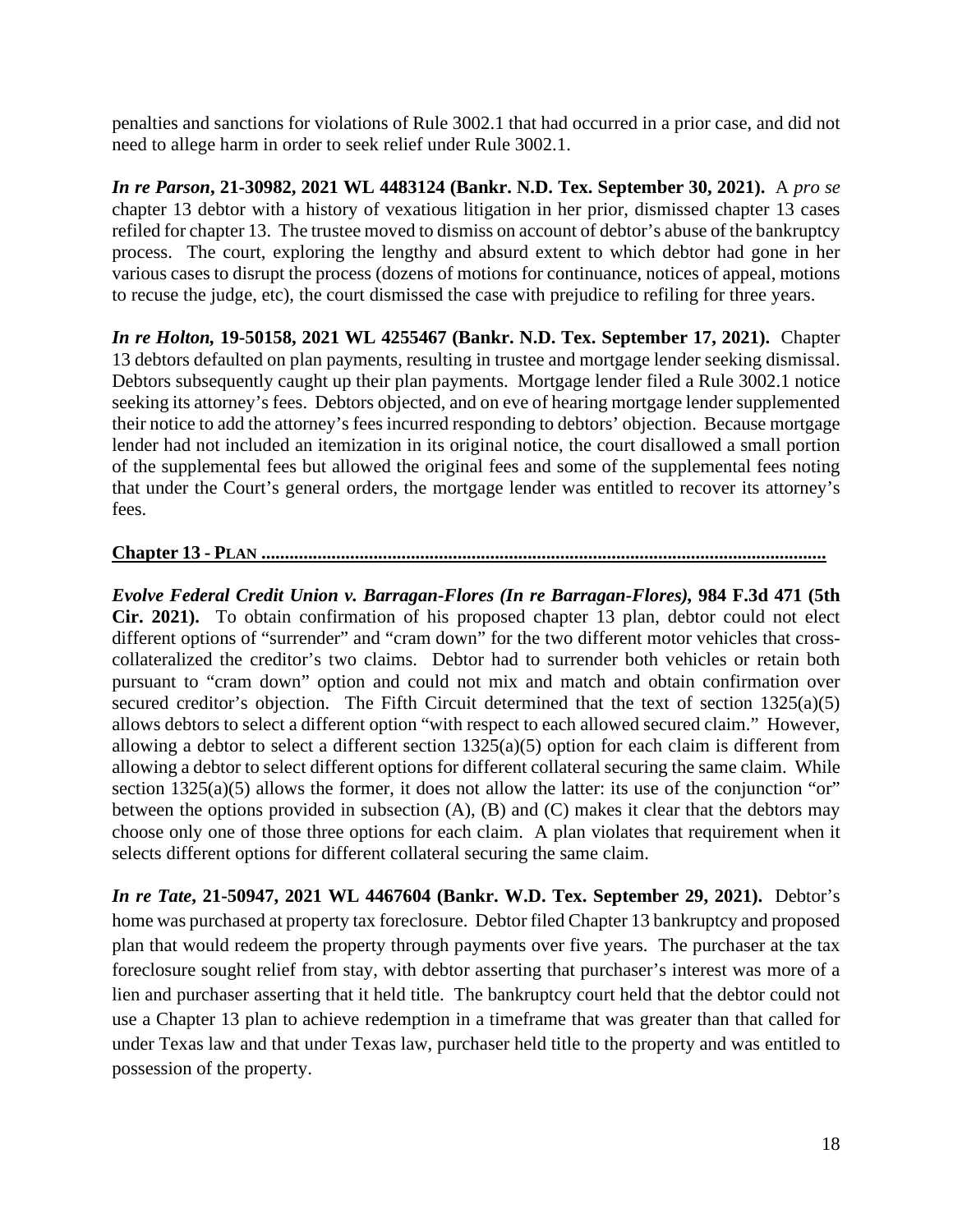*In re Gibson,* **21-20072-rlj13, 2021 WL 4237548 (Bankr. N.D. Tex. September 15, 2021).** Chapter 13 debtors proposed plan that contributed \$1,000 per month to various ERISA qualified retirement plans. The trustee objected, asserting that the plan failed to contribute all disposable income. The court overruled the trustee's objection because debtors were contributing more to the plan from social security income than they were devoting to the retirement plans and were making a distribution to unsecured creditors despite having a negative disposable income calculation.

*In re Stanke***, No. 16-60110-rlj13, 2022 Bankr. LEXIS 50 (Bankr. N.D. Tex. 2022).** As he was preparing to start closing a completed 60-month case, a Ch. 13 trustee learned that the debtors had received inheritances during the case. He told the debtors he would seek to amend the plan to pay off all creditors. The debtors were amenable to that solution, particularly since they had a large amount of student loan debt, which would be paid. However, in a review of a bankruptcy plan modification, the court denied the trustee's modification because the plan modification violated 11 U.S.C.S. § 1329(a) because it was proposed after the debtors completed their plan payments to the trustee; [2]-The plan modification violated 11 U.S.C.S. § 1329(c) because the modification would have extended the plan term beyond the sixty month time limit for a bankruptcy plan.

*Hammett v. Woodard***, No. 4:21-cv-0099-P, 2022 U.S. Dist. LEXIS 41459 (N.D. Tex. 2022).** In a good faith dispute arising in a CH. 13 confirmation proceeding, the bankruptcy court did not err in confirming the plan. The court is not required to enumerate every factor considered in evaluating good faith. Although the Bankruptcy Court appears to give great weight to Woodward's compliance with the Bankruptcy Code's technical requirements, the Bankruptcy Court nonetheless correctly applied the totality-of-the-circumstances test. Because a court need not make a formulary statement articulating the individual facts pertinent to its decision, it cannot be said that the Bankruptcy Court incorrectly applied the totality-of-the-circumstances test. Further, nothing in the record indicates that the Bankruptcy Court confirmed the Plan, and overruled Hammett's objections, based on a legal conclusion rather than the facts gleaned from the evidence in the record. Accordingly, "the fair import" of the Bankruptcy Court's analysis is that the Bankruptcy Court considered each good-faith consideration individually and in total, despite the apparent focus on the technical requirements of the Bankruptcy Code, as required by the Fifth Circuit.

### **CONVERSION ................................................................................................................................**

*In re Assadi4,* **1:20-CV-998-LY, 2021 WL 917489 (W.D. Tex. March 9, 2021).** Sole issue on appeal was whether the bankruptcy court abused its discretion by converting the case from chapter 11 to chapter 7. The court "shall" dismiss or convert a case under chapter 11 to one under chapter 7, whichever is in the best interests of the creditors and the estate for "cause." 11 U.S.C. 1112(b)(1). In this instance, conversion instead of dismissal would allow the trustee to work with a secured creditor of debtor to resolve various title issues, which were caused by certain transfers among the debtor and his entities. Trustee believed he would be able to resolve the title issues with the secured creditor to allow a quicker and more efficient sale of certain real estate and as such funds would likely be available for the unsecured creditors. The court agreed with the bankruptcy court findings that the debtor was unable to show "unusual circumstances"-here debtor's apparent intent was to fund a chapter 11 plan through continued litigation with the secured creditor and the sale of the real estate notwithstanding various title and legal issues. Court

<sup>4</sup> Subsequent filing [Affirmed by]: In re Assadi, No. 21-50293, 2021 U.S. App. LEXIS 31341 (5th Cir. 2021)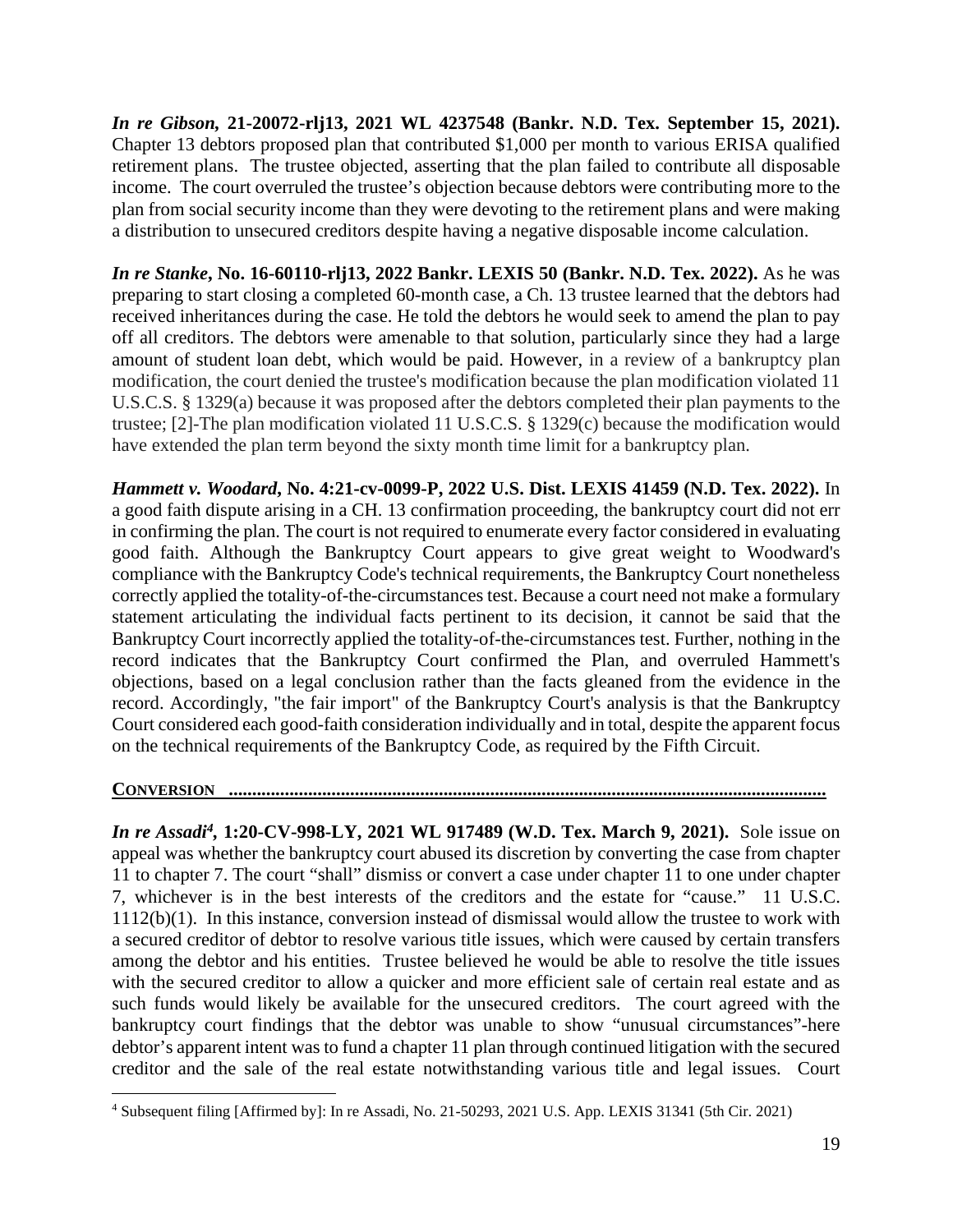concluded that bankruptcy court did not abuse its discretion by converting case from chapter 11 to chapter 7.

*UST v. Adamcik (In re Adamcik),* **20-5052, 2021 WL 3868251 (Bankr. N.D. Tex. August 27, 2021).** Chapter 13 debtor was involved in several post-confirmation transactions (e.g. purchase of a house) that were not disclosed when he subsequently converted to Chapter 7 after losing his job. At his Chapter 7 341 meeting, he was evasive and lacked candor about a large severance payment that he received post-conversion and refused to acknowledge several of the post-confirmation transactions. The UST initiated an adversary seeking to either deny his discharge or dismiss for bad faith conversion. Among other things, the debtor argued that the lack of disclosures were inadvertent and immaterial because post-petition property of a converted chapter 13 case is not property of the bankruptcy estate. The court declined to deny the discharge, finding it troubling that debtor's attorneys had apparently failed to adequately advise him with respect to his various disclosure obligations. However, due to debtor's lack of candor during the Chapter 7 phase of the case, the court found that the conversion was in bad faith and invoked Section 348(f)(2) to bring into the estate all of debtor's property as of the conversion date.

## **ATTORNEYS (FEES AND CONDUCT) ...............................................................................................**

*In re Ozcelebi,* **20-70295, 2021 WL 3160861 (Bankr. S.D. Tex. July 20, 2021).** In Subchapter V case, after court had approved retention of counsel by debtor, creditor attacked retainer held by debtor's counsel arguing that it was the fruit of fraudulent transfer schemes by the debtor. In the context of the creditor's objection to an interim fee application from debtor's counsel, and noting that no evidence was presented that the retainer itself was part of a fraudulent transfer scheme, the court found that debtor's counsel had made adequate disclosures in its application to employ, that debtor's counsel had a state law security interest in the retainer it was seeking to draw down, and that creditor had untimely filed his objections which independently justified denial of the same.

*In re Steen,* **20-50042, 2021 WL 2877515 (Bankr. N.D. Tex. July 8, 2021**). Chapter 13 debtor's ex-spouse filed nondischargeability adversary that was subsequently dismissed under Rule 12(b)(6). Debtor's counsel filed a fee application and the Chapter 13 trustee objected to the inclusion of fees for responding to the adversary because doing so did not benefit the estate. Finding that section  $330(a)(4)(B)$  permitted debtor's counsel to be compensated for services that benefited the debtor and not the estate, the court concluded that the relatively small fees charged by debtor's counsel were reasonable and necessary and would be approved for administrative expense status under section 503(b)(2).

*Chowdary v. Ozcelebi (Ozcelebi)***, 635 B.R. 467 (Bankr. S.D. Tex. 2021).** Citing Winston Churchill, the court orders amendment of a "shotgun pleading": "the discipline of setting out the real points concisely will prove an aid to clearer thinking." In plaintiffs' adversary proceeding seeking an exception to discharge of a judgment under 11 U.S.C.S. § 523(a)(2)(A), (a)(4), and (a)(6), the debtor defendant's motion to dismiss was rendered moot by the fact that plaintiffs' first amended complaint committed multiple shotgun pleading errors that violated Fed. R. Civ. P. 8(a)(2), 9(b), and 10(b) and made the court unable to determine what was being alleged or to rule on the merits, so the court sua sponte ordered plaintiffs to submit a more definite statement pursuant to Fed. R. Civ. P. 12(e).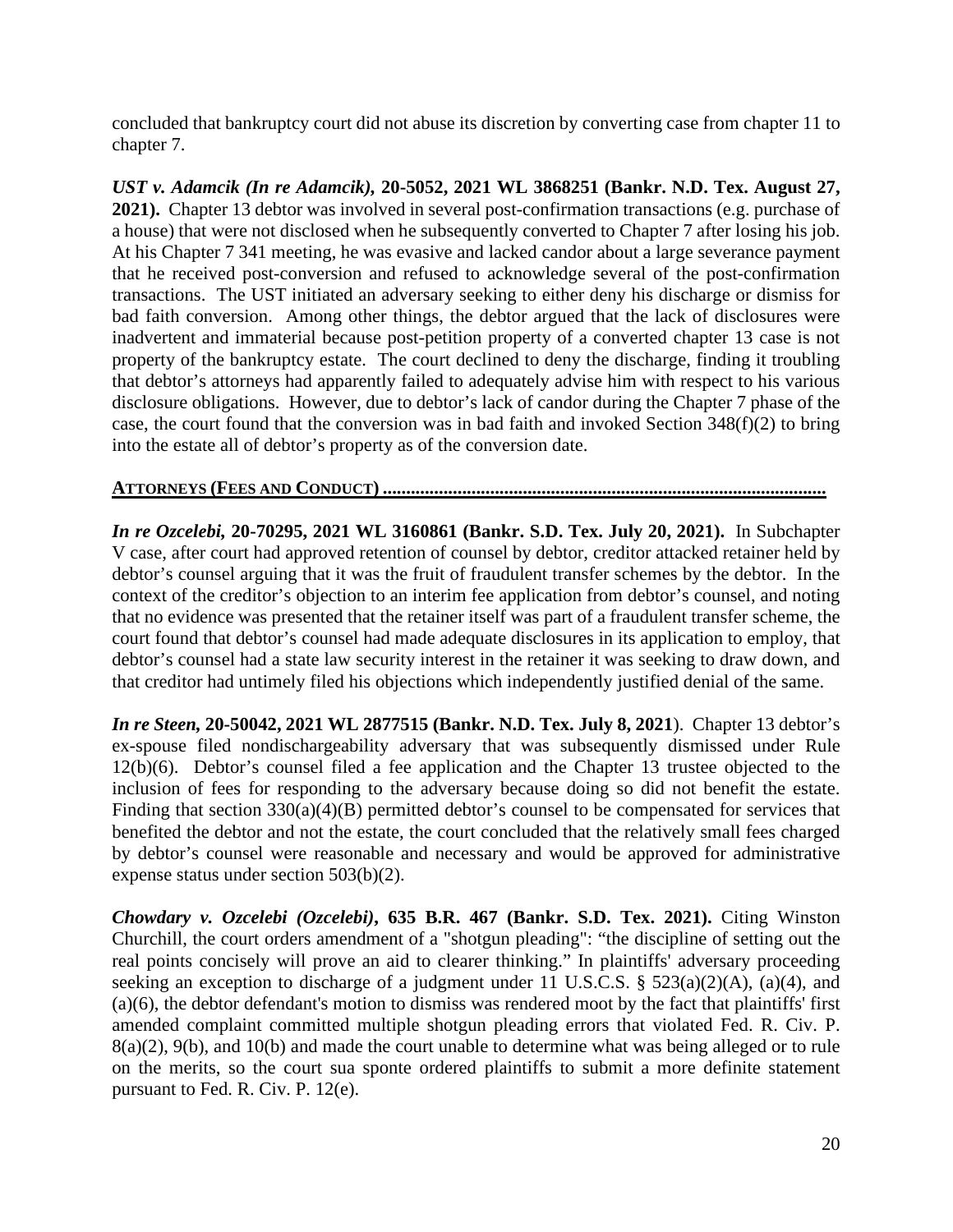*Sylvester v. Chaffe McCall, L.L.P. (In re Sylvester)***, No. 21-30186, 2022 U.S. App. LEXIS 1141 (5th Cir. 2022).** Bankruptcy court applied the wrong legal standard in awarding attorney's fees under 11 U.S.C.S. § 330(a) as limiting compensation to services requiring professional expertise maintained the integrity of the commission-based compensation scheme, which the court did not do. The attorney had to meet its burden of demonstrating entitlement to fees. A court may compensate an attorney under 11 U.S.C.S. § 330(a) only for services requiring legal expertise that a trustee would not generally be expected to perform with an attorney's assistance. It was improper for the bankruptcy court to assume that the attorney's services required legal expertise rather than requiring the attorney to meet its burden. If insufficient explanatory information was provided for determining the precise nature of the services rendered, the court was compelled to determine that the services were not compensable as legal services.

#### **ESTOPPEL THEORIES......................................................................................................................**

*Parkin et al v. Jamieson (In re Jamieson)***, 19-4073, 2021 WL 438868 (Bankr. E.D. Tex.**  February 8, 2021). Customers of debtor's fabrication business engaged in dispute with debtor over items that they had ordered. Customers filed suit in state court and obtained a default judgment. When debtor filed personal bankruptcy, customers initiated an adversary proceeding seeking to have the default judgment determined to be nondischargeable under Section 523(a)(2). The bankruptcy court found that collateral estoppel did not apply as the default judgment lacked factual findings necessary to support the Section 523(a)(2) claim. Noting heavily that the evidence consisted entirely of "he said, she said" without meaningful independent corroboration, the court declined to find that the debtor had made false representations or committed actual fraud.

*In re Owsley,* **2:20-cv-00171, 2021 WL 3033120 (S.D. Tex. July 19, 2021).** Enforcement order from divorce proceeding called for a certain real property note to be paid for by wife. Husband subsequently filed bankruptcy and real property was sold and proceeds deposited into bankruptcy court's registry. Wife asserted that she was entitled to reimbursement for post-divorce mortgage payments that she had made and husband asserted that funds should be disbursed equally. The bankruptcy court found that neither Texas law nor the state court orders relating to the divorce authorized the wife to receive reimbursements upon sale of the real property. Wife appealed and sought certification of direct appeal to Fifth Circuit. The district court denied direct certification, finding that the multifarious issues the wife claimed to raise were really two simple issues readily resolved by well-settled legal principles. The district court went on to affirm the bankruptcy court's ruling that wife was not entitled to reimbursement, holding that the relevant state court orders from the divorce proceeding were owed preclusive effect.

*Mazzara v. Provencher, (In re Provencher),* **19-5026-cag, 2020 WL 7787036 (Bankr. W.D. Tex.**  Dec. 4, 2020). The court considered plaintiff's Motion for Summary Judgment and defendant's Response with respect to plaintiff's  $523(a)(6)$  claim. Plaintiff had previously filed a lawsuit in Virginia state court seeking \$25,000 in compensatory and punitive damages against debtor for a defamation claim. Plaintiff alleged debtor had posted a message on a facebook page that "[accused] plaintiff of sexual assault and/or rape" while plaintiff was a student at Christendom College. Plaintiff claimed that debtor's allegations were false, and that debtor had no personal knowledge or factual foundation for the accusations. Plaintiff also contended that debtor "published the factually false statements with malice, actual and/or legal," that the statements were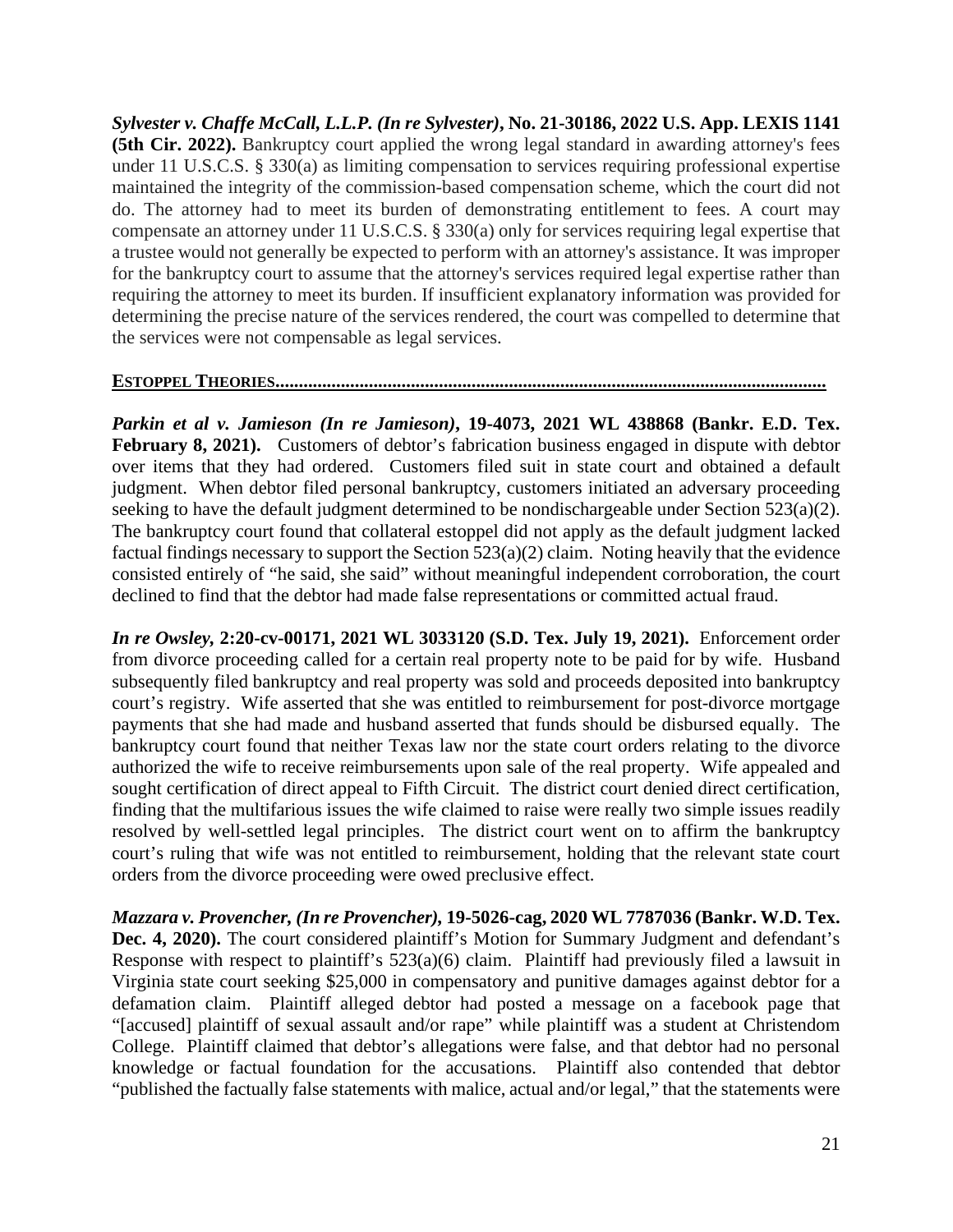published "with the intent they carry… false, defamatory innuendo," and "such defamatory publications were intentional, willful, wanton and/or reckless. Debtor responded in the state court lawsuit which was then set for trial. Prior to trial, debtor filed for relief under chapter 7. Plaintiff then initiated this adversary proceeding and filed his Motion to Lift the Stay to allow the state court lawsuit to proceed. The court lifted the stay for the parties to litigate the defamation claim in the Virginia state court. When the Virginia state lawsuit resumed, debtor stipulated to liability and agreed to entry of judgment in favor of plaintiff for the full amount of the damages claimed. The Virginia state court entered judgment against debtor for defamation and defamation *per se*. The amount of the judgment was written on the Warrant in Debt coversheet, which was signed and dated by the state court judge. The Warrant in Debt coversheet was attached to a document labeled "Attachment A." Plaintiff submitted "Attachment A" which recited the same facts and allegations as the Warrant in Debt. The state court did not include any other documents with its judgment. Once the judgment was entered in state court, the bankruptcy court lifted the abatement and issued a new scheduling order. Plaintiff proceeded to file his First Amended Complaint and then filed his Motion for Summary Judgment arguing that the judgment against debtor entered in the Virginia lawsuit was non-dischargeable under section 523(a)(6) due to the applicability of either *res judicata*, collateral estoppel, or judicial estoppel. The bankruptcy court concluded that collateral estoppel applied in this case. The court also found that the dollar amount of the debt and the defamation claim were subject to *res judicata*. The state court record, however, was insufficient to conclude that debtor's conduct was willful and malicious under section 523(a)(6). The bankruptcy court gave preclusive effect to the dollar amount of the debt and the finding of defamation provided in the state court judgment, but ordered that it must receive further evidence of debtor's intent along with legal argument to determine if the debt was nondischargeable under section  $523(a)(6)$ .

### **ARBITRATION…… .........................................................................................................................**

*Allen, et al v. Amberson (In re Amberson),* **20-5060-cag, 2021 WL 1845328 (Bankr. W.D. Tex. May 7, 2021).** Son-in-law attorney represented father-in-law and related parties in large state court litigation. After successful result, attorney and related parties became embroiled in litigation over allegedly fraudulent billing practices of attorney. The related parties won a large award against the attorney after a ten and a half day arbitration hearing in which arbitrator made many specific findings regarding fraudulent billing by attorney. When attorney filed bankruptcy, the related parties initiated an adversary seeking determination of nondischargeability under section  $523(a)(2)(A)$ ,  $(a)(4)$ , and  $(a)(6)$ . The bankruptcy court held that the arbitration award contained sufficient findings of fact to preclusively establish the requisite elements for nondischargeability of the underlying debts pursuant to  $523(a)(2)(A)$  and  $(a)(4)$  and accordingly granted the related parties summary judgment with respect to those claims.

### **APPELLATE PROCEDURE ................................................................................................................**

*In re Genter,* **3:21-CV-0965-K, 2021 WL 2716587 (U.S.D.C. N.D. Tex. June 30, 2021.** . Appellants sought leave to appeal an interlocutory order entered by the bankruptcy court in the underlying bankruptcy matter. Deadline to appeal from an interlocutory order is set by Rule 8002. Appellants missed their deadline by two days. Appellants failure to timely file their Notice of Appeal deprived the court of jurisdiction to consider the appeal.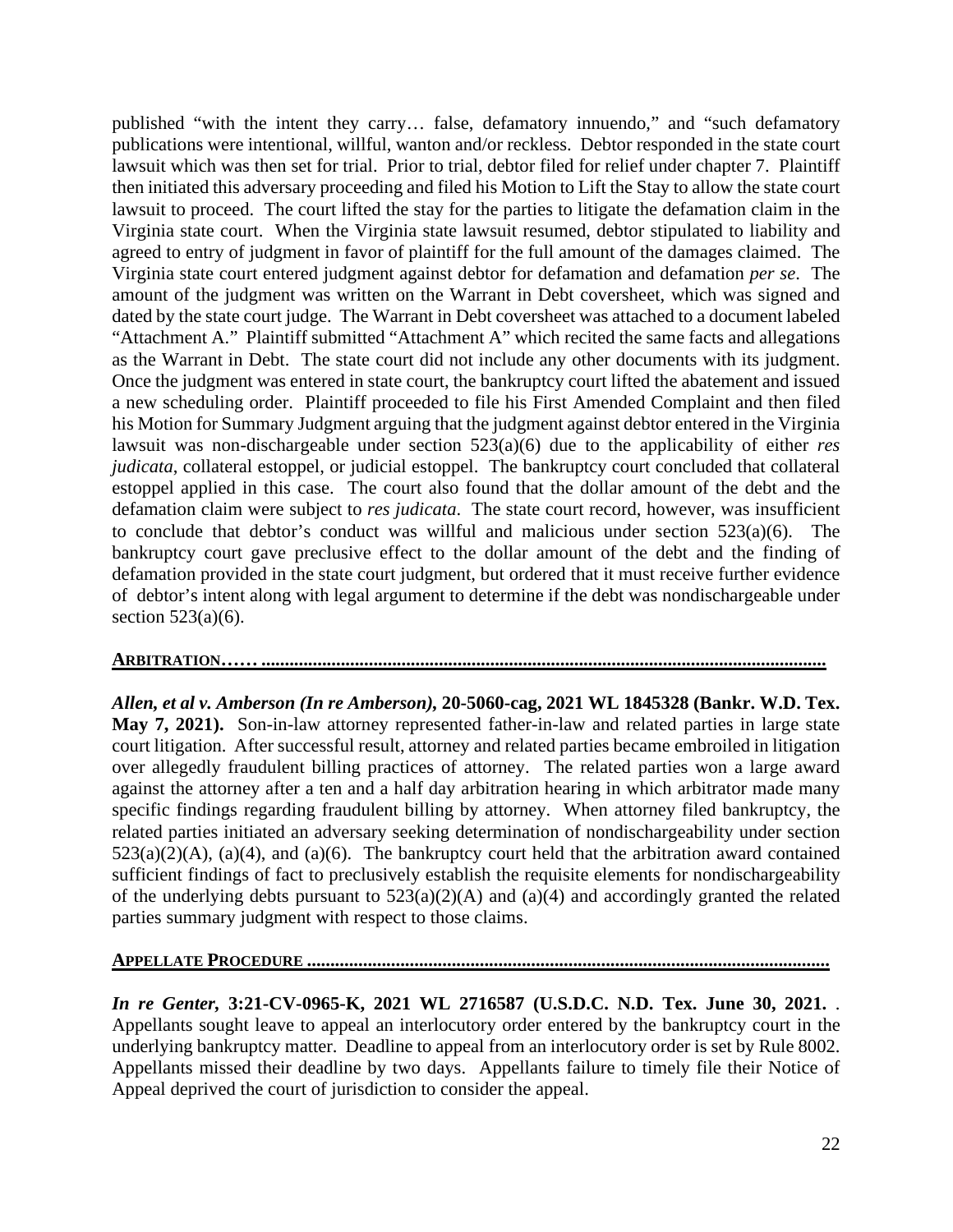*Dean v. Reticulum Management, LLC,* **3:20-cv-2531-G, 2020 WL 7046854 (N.D. Tex. November 30, 2020).** Pre-petition, interim arbitration award found that debtor had negligently made representations to creditor, but denied creditor's claims of fraud, fraud by omission, and fraudulent inducement. When debtor filed Chapter 7 petition, creditor initiated an adversary proceeding under 523 and 727. After discovery was taken, debtor sought partial summary judgment arguing that the interim arbitration award's findings against fraud precluded creditor from bringing 523 claims. The bankruptcy court denied debtor's partial summary judgment and debtor requested interlocutory appeal. The district court denied the request for interlocutory appeal, finding that even if debtor prevailed on his partial summary judgment, a trial would take place on the discovery that had already been taken and therefore granting interlocutory appeal would not materially advance ending the litigation. 28 U.S.C. 158(a).

*Copeland v. Neary,* **3:20-cv-00348, 2020 WL 7388607 (N.D. Tex. December 16, 2020).** Repeat *pro se* debtor filed a Chapter 11. After US trustee moved to dismiss for failure to comply with administrative requirements, debtor failed to appear at his 341 meeting. The bankruptcy court dismissed the case. Debtor moved to reconsider and the bankruptcy court denied. More than fourteen days later, debtor filed an appeal of the dismissal order. The district court dismissed the appeal, holding that debtor's failure to comply with 28 U.S.C. § 158(c)(2) and Bankruptcy Rule 8002(a) resulted in the appellate court lacking jurisdiction to hear the appeal.

### **TRANSFERS AND CLAIMS ..............................................................................................................**

*Reed v. Genter et al (In re Genter)* **18-03361-sgj, 2021 WL 1112538 (Bank. N.D. Tex. March 23, 2021).** Passenger on debtor's motorcycle nearly died when debtor began driving recklessly. Debtor, aware of his exposure to personal liability, began transferring assets to family members. After jury trial, multi-million dollar judgment was entered against debtor. After accident, debtor transferred 49% interest in profitable company to his father, the owner of the other 51%; the transfer was made for no value. At some point after that, debtor and father apparently realized that they had engaged in a textbook fraudulent transfer; they then did a second transfer agreement (for the same stock) that purported to include as consideration extinguishment of an undocumented loan from the father to the debtor. Debtor also transferred 1963 Impala to his mother, who claimed that it was in exchange for undocumented indebtedness related to undocumented home cleaning services she claimed to have provided to debtor. Mother claimed that transfer was dated 2013, but based on the notaries commission date it was evident that mother was lying about the date. When debtor filed chapter 7, trustee brought avoidance actions against father and mother. Defendants made two motions to dismiss (denied) and sought summary judgment (denied). In a sharp opinion addressing the facts that the value of the company had decreased over time and that the mother no longer owned the Impala, the court easily found that the transfers were fraudulent, that the circumstances justified the trustee recovering the value of the transfers pursuant to 11 U.S.C. § 550, and that the trustee was entitled to recover his attorney's fees pursuant to the Texas Uniform Fraudulent Transfer Act.

*Byman v. Lee (In re Jackson),* **20-3036, 2021 WL 438874 (Bankr. S.D. Tex. February 8, 2021).** Debtors with expensive homestead had engaged in several unorthodox efforts to refinance, with the end result being that they executed a deed in lieu transferring the homestead to the creditor in